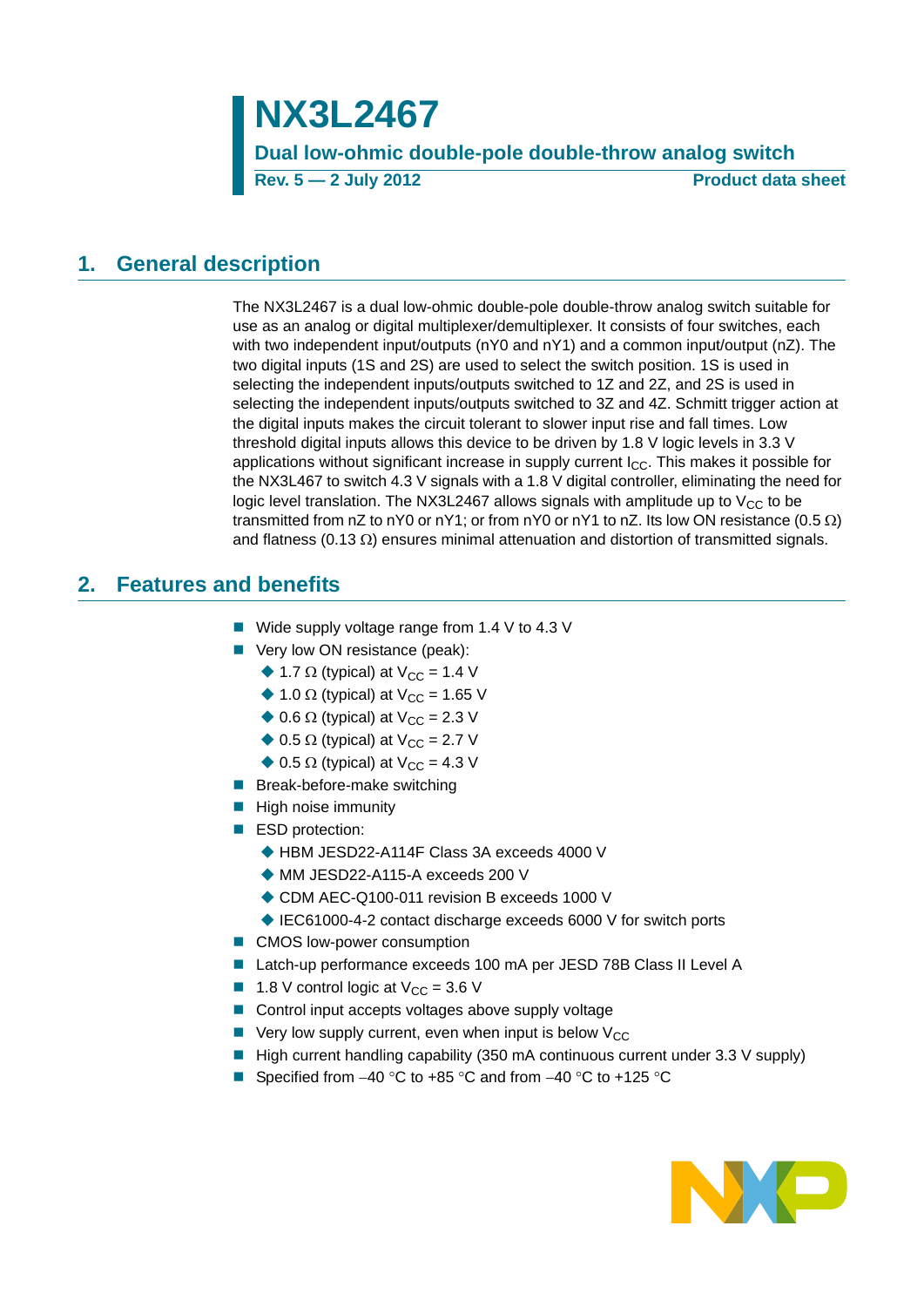# <span id="page-1-0"></span>**3. Applications**

- Cell phone
- **PDA**
- **Portable media player**

# <span id="page-1-1"></span>**4. Ordering information**

#### **Table 1. Ordering information**

| <b>Type number</b> | Package             |                     |                                                                                                                       |                       |  |  |  |  |  |
|--------------------|---------------------|---------------------|-----------------------------------------------------------------------------------------------------------------------|-----------------------|--|--|--|--|--|
|                    | Temperature range   | <b>Name</b>         | <b>Description</b>                                                                                                    | <b>Version</b>        |  |  |  |  |  |
| NX3L2467PW         | $-40$ °C to +125 °C | TSSOP <sub>16</sub> | plastic thin shrink small outline package; 16 leads;<br>body width 4.4 mm                                             | SOT403-1              |  |  |  |  |  |
| NX3L2467HR         | $-40$ °C to +125 °C | HXQFN16             | plastic thermal enhanced extremely thin quad flat<br>package; no leads; 16 terminals; body $3 \times 3 \times 0.5$ mm | SOT <sub>1039-2</sub> |  |  |  |  |  |
| NX3L2467GU         | $-40$ °C to +125 °C | XQFN <sub>16</sub>  | plastic, extremely thin quad flat package; no leads;<br>16 terminals; body $1.80 \times 2.60 \times 0.50$ mm          | SOT <sub>1161-1</sub> |  |  |  |  |  |

# <span id="page-1-2"></span>**5. Marking**

| <b>Table 2. Marking codes</b> |                     |
|-------------------------------|---------------------|
| <b>Type number</b>            | <b>Marking code</b> |
| NX3L2467PW                    | X3L2467             |
| NX3L2467HR                    | D67                 |
| NX3L2467GU                    | D67                 |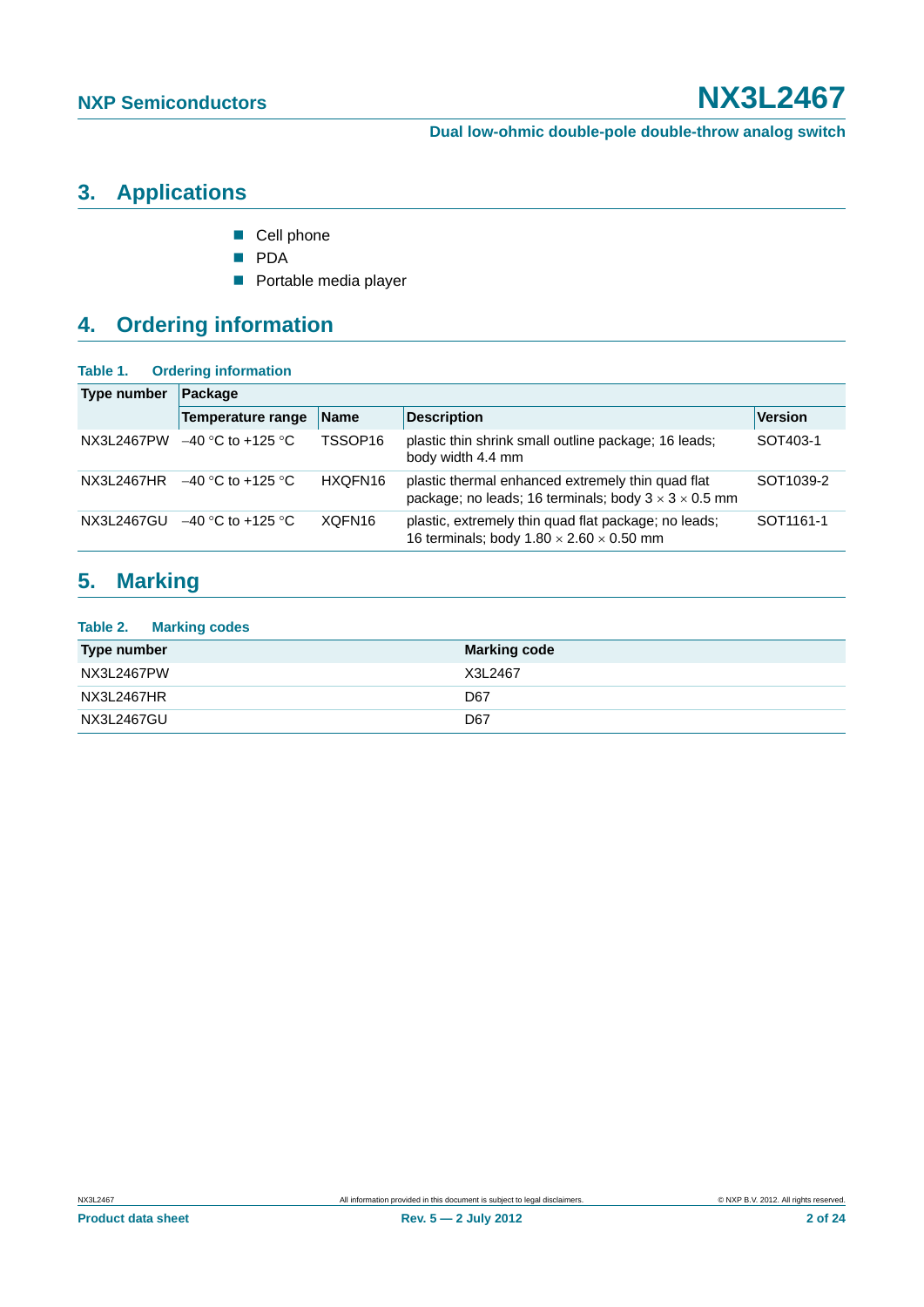#### **Dual low-ohmic double-pole double-throw analog switch**

# <span id="page-2-0"></span>**6. Functional diagram**



## <span id="page-2-1"></span>**7. Pinning information**

<span id="page-2-2"></span>

## **7.1 Pinning**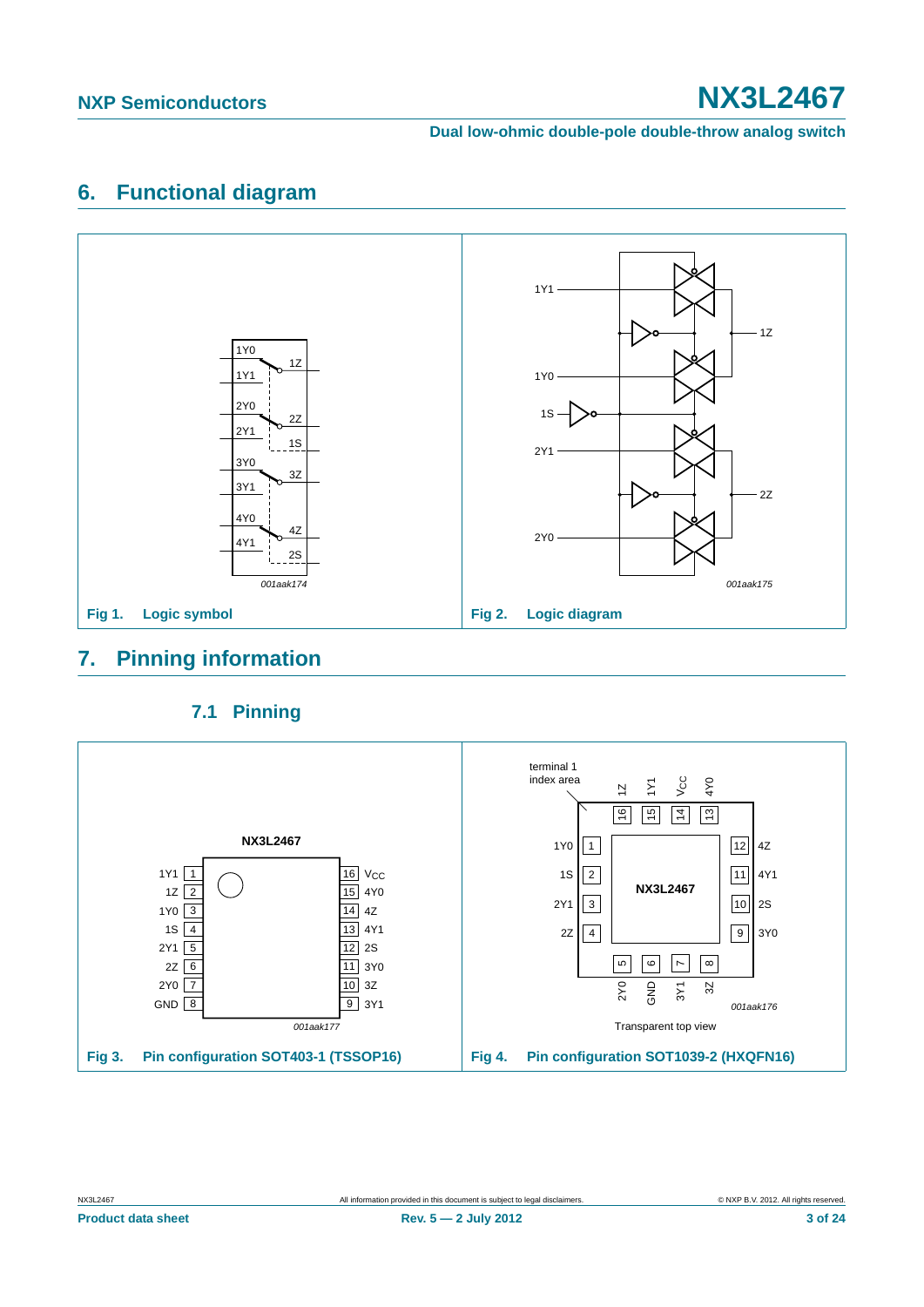**Dual low-ohmic double-pole double-throw analog switch**



### **7.2 Pin description**

<span id="page-3-1"></span>

| <b>Symbol</b>      | Pin                                        |              |                             |  |
|--------------------|--------------------------------------------|--------------|-----------------------------|--|
|                    | SOT1039-2 and SOT1161-1<br><b>SOT403-1</b> |              |                             |  |
| 1Y0, 2Y0, 3Y0, 4Y0 | 1, 5, 9, 13                                | 3, 7, 11, 15 | independent input or output |  |
| 1S, 2S             | 2, 10                                      | 4, 12        | select input                |  |
| 1Y1, 2Y1, 3Y1, 4Y1 | 15, 3, 7, 11                               | 1, 5, 9, 13  | independent input or output |  |
| 1Z, 2Z, 3Z, 4Z     | 16, 4, 8, 12                               | 2, 6, 10, 14 | common output or input      |  |
| <b>GND</b>         | 6                                          | 8            | ground $(0 V)$              |  |
| $V_{\rm CC}$       | 14                                         | 16           | supply voltage              |  |

# <span id="page-3-2"></span>**8. Functional description**

#### Table 4. Function table<sup>[1]</sup>

| Input nS | <b>Channel on</b> |
|----------|-------------------|
| L,       | nY <sub>0</sub>   |
| H        | nY1               |

<span id="page-3-0"></span> $[1]$  H = HIGH voltage level; L = LOW voltage level.

# <span id="page-3-3"></span>**9. Limiting values**

#### **Table 5. Limiting values**

*In accordance with the Absolute Maximum Rating System (IEC 60134). Voltages are referenced to GND (ground = 0 V).*

| Symbol          | <b>Parameter</b> | <b>Conditions</b> | Min                  | <b>Max</b>       | Unit |
|-----------------|------------------|-------------------|----------------------|------------------|------|
| $V_{\rm CC}$    | supply voltage   |                   | $-0.5$               | $+4.6$           |      |
| $V_{1}$         | input voltage    | select input nS   | $\frac{11}{2}$ -0.5  | $+4.6$           |      |
| $V_{\text{SW}}$ | switch voltage   |                   | $\frac{[2]}{2}$ -0.5 | $V_{CC}$ + 0.5 V |      |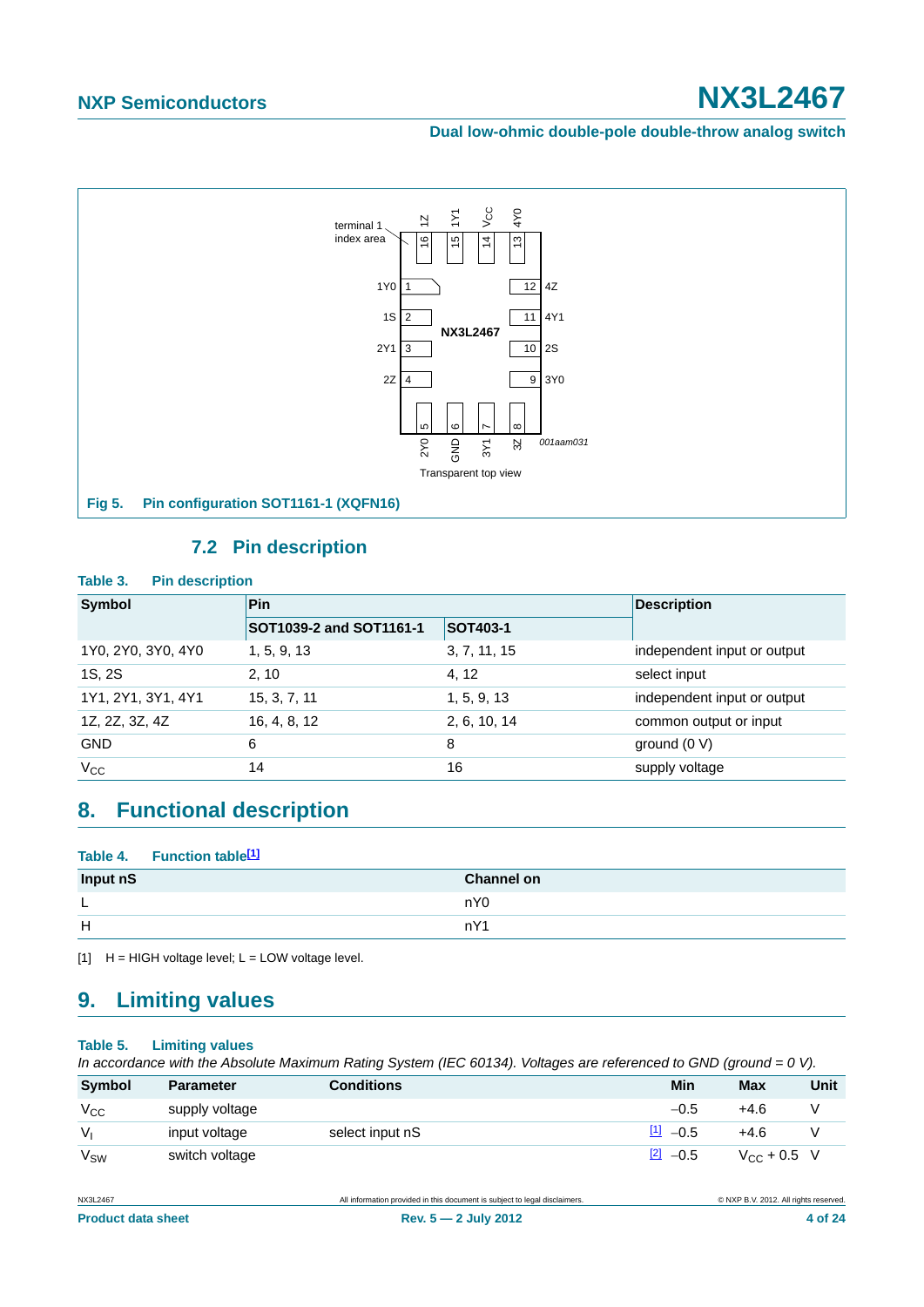#### **Table 5. Limiting values** *…continued*

*In accordance with the Absolute Maximum Rating System (IEC 60134). Voltages are referenced to GND (ground = 0 V).*

| Symbol           | <b>Parameter</b>        | <b>Conditions</b>                                                                                                  | <b>Min</b>               | <b>Max</b>               | <b>Unit</b> |
|------------------|-------------------------|--------------------------------------------------------------------------------------------------------------------|--------------------------|--------------------------|-------------|
| lικ              | input clamping current  | $V_1 < -0.5 V$                                                                                                     | $-50$                    | $\overline{\phantom{a}}$ | mA          |
| $I_{SK}$         |                         | switch clamping current $V_1 < -0.5$ V or $V_1 > V_{CC} + 0.5$ V                                                   | $\overline{\phantom{0}}$ | ±50                      | mA          |
| $I_{SW}$         | switch current          | $V_{SW}$ > -0.5 V or $V_{SW}$ < $V_{CC}$ + 0.5 V;<br>source or sink current                                        |                          | ±350                     | mA          |
|                  |                         | $V_{SW}$ > -0.5 V or $V_{SW}$ < $V_{CC}$ + 0.5 V;<br>pulsed at 1 ms duration, $<$ 10 % duty cycle;<br>peak current |                          | ±500                     | mA          |
| $T_{\text{stg}}$ | storage temperature     |                                                                                                                    | $-65$                    | $+150$                   | $^{\circ}C$ |
| $P_{\text{tot}}$ | total power dissipation | $T_{amb} = -40$ °C to +125 °C                                                                                      |                          |                          |             |
|                  |                         | TSSOP <sub>16</sub>                                                                                                | $\boxed{3}$ -            | 500                      | mW          |
|                  |                         | HXQFN16                                                                                                            | $\boxed{4}$ -            | 250                      | mW          |
|                  |                         | XQFN16                                                                                                             | $\boxed{5}$ .            | 250                      | mW          |
|                  |                         |                                                                                                                    |                          |                          |             |

<span id="page-4-0"></span>[1] The minimum input voltage rating may be exceeded if the input current rating is observed.

<span id="page-4-1"></span>[2] The minimum and maximum switch voltage ratings may be exceeded if the switch clamping current rating is observed but may not exceed 4.6 V.

<span id="page-4-2"></span>[3] For TSSOP16 package: above 60 °C the value of  $P_{tot}$  derates linearly with 5.5 mW/K above.

<span id="page-4-3"></span>[4] For HXQFN16 package: above 135 °C the value of  $P_{tot}$  derates linearly with 16.9 mW/K.

<span id="page-4-4"></span>[5] For XQFN16 package: above 133 °C the value of  $P_{tot}$  derates linearly with 14.5 mW/K.

## <span id="page-4-7"></span>**10. Recommended operating conditions**

#### **Table 6. Recommended operating conditions**

|                     | Symbol Parameter                    | <b>Conditions</b>                        | Min                               | <b>Max</b>   | Unit |
|---------------------|-------------------------------------|------------------------------------------|-----------------------------------|--------------|------|
| $V_{\rm CC}$        | supply voltage                      |                                          | 1.4                               | 4.3          |      |
| $V_{I}$             | input voltage                       | select input nS                          | 0                                 | 4.3          |      |
| V <sub>SW</sub>     | switch voltage                      |                                          | $\mathbf{u}$ 0                    | $V_{\rm CC}$ |      |
| $T_{\mathsf{amb}}$  | ambient temperature                 |                                          | $-40$                             | $+125$       | °C   |
| $\Delta t/\Delta V$ | input transition rise and fall rate | $V_{\text{CC}} = 1.4 \text{ V}$ to 4.3 V | $[2]$<br>$\overline{\phantom{a}}$ | 200          | ns/V |

<span id="page-4-5"></span>[1] To avoid sinking GND current from terminal nZ when switch current flows in terminal nYn, the voltage drop across the bidirectional switch must not exceed 0.4 V. If the switch current flows into terminal nZ, no GND current will flow from terminal nYn. In this case, there is no limit for the voltage drop across the switch.

<span id="page-4-6"></span>[2] Applies to control signal levels.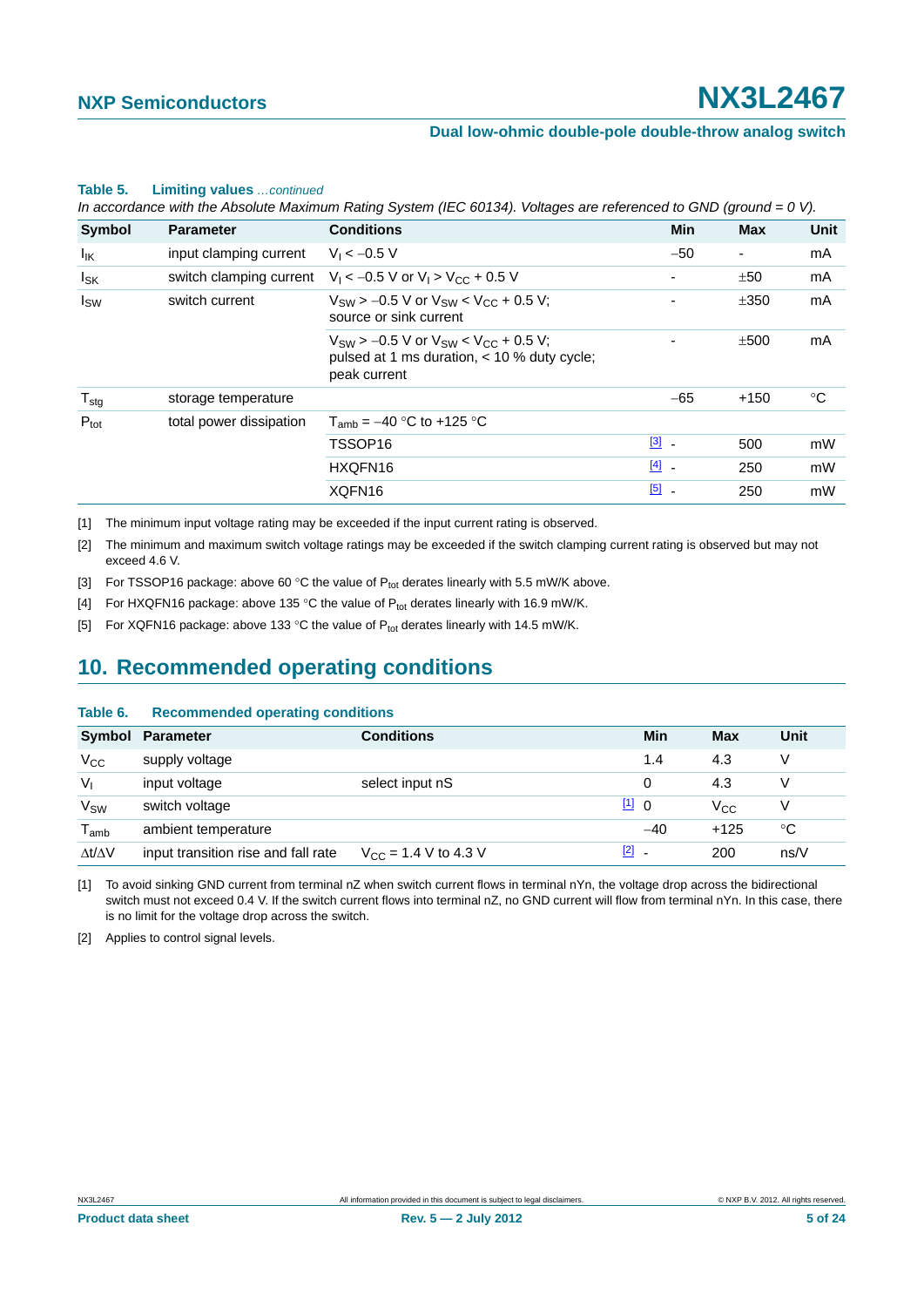### **Dual low-ohmic double-pole double-throw analog switch**

# <span id="page-5-0"></span>**11. Static characteristics**

### **Table 7. Static characteristics**

*At recommended operating conditions; voltages are referenced to GND (ground 0 V).*

| Symbol                     | Parameter                      | <b>Conditions</b>                                                      |                          | $T_{amb}$ = 25 °C        |                          | $T_{amb} = -40$ °C to +125 °C |                          |                          | Unit        |
|----------------------------|--------------------------------|------------------------------------------------------------------------|--------------------------|--------------------------|--------------------------|-------------------------------|--------------------------|--------------------------|-------------|
|                            |                                |                                                                        | Min                      | <b>Typ</b>               | <b>Max</b>               | Min                           | <b>Max</b><br>(85 °C)    | <b>Max</b><br>(125 °C)   |             |
| V <sub>IH</sub>            | <b>HIGH-level</b>              | $V_{CC}$ = 1.4 V to 1.6 V                                              | 0.9                      | $\blacksquare$           |                          | 0.9                           |                          | ٠                        | V           |
|                            | input voltage                  | $V_{CC}$ = 1.65 V to 1.95 V                                            | 0.9                      | $\blacksquare$           | $\overline{\phantom{0}}$ | 0.9                           | $\overline{\phantom{a}}$ | $\overline{\phantom{a}}$ | V           |
|                            |                                | $V_{CC}$ = 2.3 V to 2.7 V                                              | 1.1                      | $\overline{\phantom{a}}$ |                          | 1.1                           |                          | $\blacksquare$           | $\mathsf V$ |
|                            |                                | $V_{CC}$ = 2.7 V to 3.6 V                                              | 1.3                      | $\blacksquare$           | $\overline{\phantom{0}}$ | 1.3                           | $\overline{\phantom{a}}$ | $\overline{\phantom{a}}$ | V           |
|                            |                                | $V_{CC}$ = 3.6 V to 4.3 V                                              | 1.4                      | $\overline{\phantom{a}}$ | $\overline{\phantom{0}}$ | 1.4                           |                          | $\overline{\phantom{a}}$ | $\mathsf V$ |
| $\mathsf{V}_{\mathsf{IL}}$ | LOW-level                      | $V_{CC}$ = 1.4 V to 1.6 V                                              | $\blacksquare$           | $\overline{\phantom{a}}$ | 0.3                      | $\overline{\phantom{a}}$      | 0.3                      | 0.3                      | $\mathsf V$ |
|                            | input voltage                  | $V_{CC}$ = 1.65 V to 1.95 V                                            | $\overline{\phantom{a}}$ | $\overline{\phantom{a}}$ | 0.4                      |                               | 0.4                      | 0.3                      | $\mathsf V$ |
|                            |                                | $V_{CC}$ = 2.3 V to 2.7 V                                              | $\overline{\phantom{a}}$ | $\overline{\phantom{a}}$ | 0.4                      | $\blacksquare$                | 0.4                      | 0.4                      | V           |
|                            |                                | $V_{CC}$ = 2.7 V to 3.6 V                                              | $\overline{\phantom{a}}$ | $\overline{\phantom{a}}$ | 0.5                      | $\overline{\phantom{a}}$      | 0.5                      | 0.5                      | V           |
|                            |                                | $V_{CC}$ = 3.6 V to 4.3 V                                              | $\overline{\phantom{a}}$ | $\blacksquare$           | 0.6                      | $\blacksquare$                | 0.6                      | 0.6                      | V           |
| $\mathbf{l}_1$             | input leakage<br>current       | select input nS;<br>$V_1$ = GND to 4.3 V;<br>$V_{CC}$ = 1.4 V to 4.3 V |                          |                          |                          |                               | ±0.5                     | $\pm 1$                  | μA          |
| $I_{S(OFF)}$               | OFF-state<br>leakage           | nY0 and nY1 port;<br>see Figure 6                                      |                          |                          |                          |                               |                          |                          |             |
|                            | current                        | $V_{CC}$ = 1.4 V to 3.6 V                                              | $\overline{\phantom{a}}$ | $\overline{\phantom{a}}$ | ±5                       | $\overline{\phantom{a}}$      | ±50                      | $\pm 500$                | nA          |
|                            |                                | $V_{CC}$ = 3.6 V to 4.3 V                                              | $\overline{\phantom{a}}$ | $\blacksquare$           | ±10                      | -                             | ±50                      | ±500                     | nA          |
| $I_{S(ON)}$                | ON-state<br>leakage<br>current | nZ port;<br>$V_{CC}$ = 1.4 V to 3.6 V;<br>see Figure 7                 |                          |                          |                          |                               |                          |                          |             |
|                            |                                | $V_{CC}$ = 1.4 V to 3.6 V                                              | $\blacksquare$           | $\blacksquare$           | ±5                       | $\blacksquare$                | ±50                      | ±500                     | nA          |
|                            |                                | $V_{\text{CC}} = 3.6 \text{ V}$ to 4.3 V                               | ä,                       | $\blacksquare$           | ±10                      |                               | ±50                      | ±500                     | nA          |
| $I_{\rm CC}$               | supply current                 | $V_1 = V_{CC}$ or GND;<br>$V_{SW}$ = GND or $V_{CC}$                   |                          |                          |                          |                               |                          |                          |             |
|                            |                                | $V_{\text{CC}} = 3.6 V$                                                | $\overline{\phantom{a}}$ | $\overline{\phantom{a}}$ | 100                      | $\overline{\phantom{a}}$      | 500                      | 5000                     | nA          |
|                            |                                | $V_{CC} = 4.3 V$                                                       | $\overline{\phantom{a}}$ | $\overline{\phantom{a}}$ | 150                      | $\overline{\phantom{a}}$      | 800                      | 6000                     | nA          |
| $\Delta I_{CC}$            | additional                     | $V_{SW}$ = GND or $V_{CC}$                                             |                          |                          |                          |                               |                          |                          |             |
|                            | supply current                 | $V_1 = 2.6 V$ ; $V_{CC} = 4.3 V$                                       | $\overline{\phantom{a}}$ | 2.0                      | 4.0                      | $\overline{\phantom{0}}$      | $\overline{7}$           | $\overline{7}$           | μA          |
|                            |                                | $V_1 = 2.6 V; V_{CC} = 3.6 V$                                          | $\overline{\phantom{a}}$ | 0.35                     | 0.7                      | ٠                             | 1                        | 1                        | μA          |
|                            |                                | $V_1 = 1.8 V$ ; $V_{CC} = 4.3 V$                                       | $\blacksquare$           | 7.0                      | 10.0                     | $\overline{\phantom{0}}$      | 15                       | 15                       | $\mu$ A     |
|                            |                                | $V_1 = 1.8 V$ ; $V_{CC} = 3.6 V$                                       | $\blacksquare$           | 2.5                      | 4.0                      |                               | 5                        | 5                        | μA          |
|                            |                                | $V_1 = 1.8 V$ ; $V_{CC} = 2.5 V$                                       | $\overline{\phantom{a}}$ | 50                       | 200                      | $\blacksquare$                | 300                      | 500                      | nA          |
| C <sub>1</sub>             | input<br>capacitance           |                                                                        | $\overline{\phantom{a}}$ | 1.0                      |                          | ٠                             |                          | $\overline{\phantom{a}}$ | pF          |
| $C_{S(OFF)}$               | OFF-state<br>capacitance       |                                                                        | $\blacksquare$           | 35                       |                          | $\overline{\phantom{a}}$      | $\overline{\phantom{a}}$ | $\overline{\phantom{a}}$ | pF          |
| $C_{S(ON)}$                | ON-state<br>capacitance        |                                                                        | $\blacksquare$           | 130                      | $\overline{\phantom{0}}$ |                               |                          | $\overline{\phantom{a}}$ | pF          |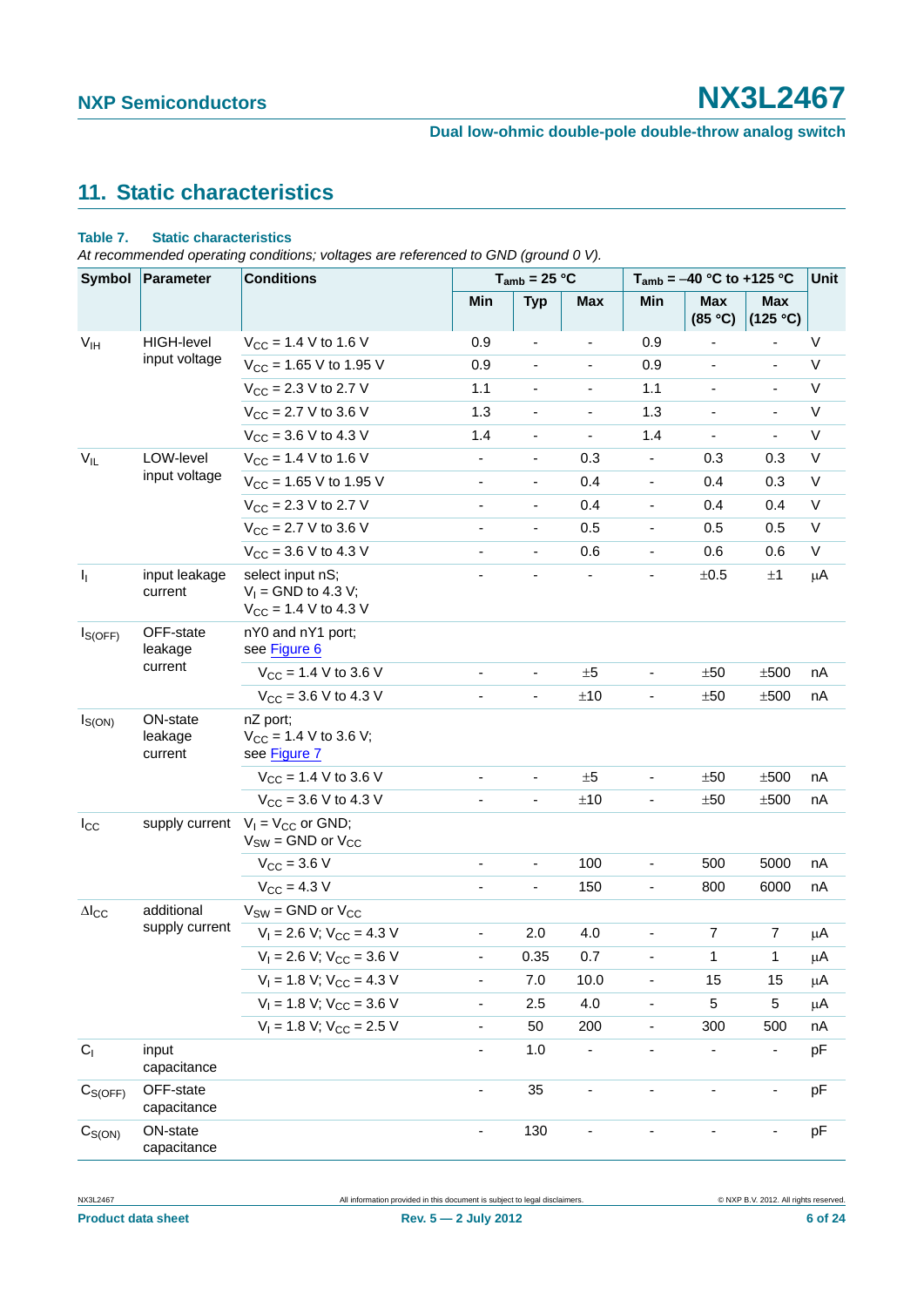#### **Dual low-ohmic double-pole double-throw analog switch**

### **11.1 Test circuits**

<span id="page-6-2"></span>

<span id="page-6-0"></span>

### **11.2 ON resistance**

#### <span id="page-6-3"></span><span id="page-6-1"></span>**Table 8. ON resistanc[e\[1\]](#page-7-0)**

*At recommended operating conditions; voltages are referenced to GND (ground = 0 V); for graphs see [Figure 9](#page-8-0) to [Figure 15.](#page-10-0)*

| Symbol          | <b>Parameter</b>        | <b>Conditions</b>                                            |            |                    |            | $T_{amb}$ = -40 °C to +85 °C   $T_{amb}$ = -40 °C to +125 °C   Unit |            |          |
|-----------------|-------------------------|--------------------------------------------------------------|------------|--------------------|------------|---------------------------------------------------------------------|------------|----------|
|                 |                         |                                                              | <b>Min</b> | Typ <sup>[2]</sup> | <b>Max</b> | <b>Min</b>                                                          | <b>Max</b> |          |
| $R_{ON (peak)}$ | ON resistance<br>(peak) | $V_1$ = GND to $V_{CC}$ ;<br>$I_{SW}$ = 100 mA; see Figure 8 |            |                    |            |                                                                     |            |          |
|                 |                         | $V_{\rm CC}$ = 1.4 V                                         |            | 1.7                | 3.7        | -                                                                   | 4.1        | $\Omega$ |
|                 |                         | $V_{CC}$ = 1.65 V                                            | ۰          | 1.0                | 1.6        | $\overline{a}$                                                      | 1.7        | Ω        |
|                 |                         | $V_{\text{CC}} = 2.3 \text{ V}$                              | ٠          | 0.6                | 0.8        | $\overline{\phantom{0}}$                                            | 0.9        | $\Omega$ |
|                 |                         | $V_{\rm CC}$ = 2.7 V                                         | ۰          | 0.5                | 0.75       |                                                                     | 0.9        | $\Omega$ |
|                 |                         | $V_{\rm CC}$ = 4.3 V                                         | ۰          | 0.5                | 0.75       | $\overline{\phantom{0}}$                                            | 0.9        | $\Omega$ |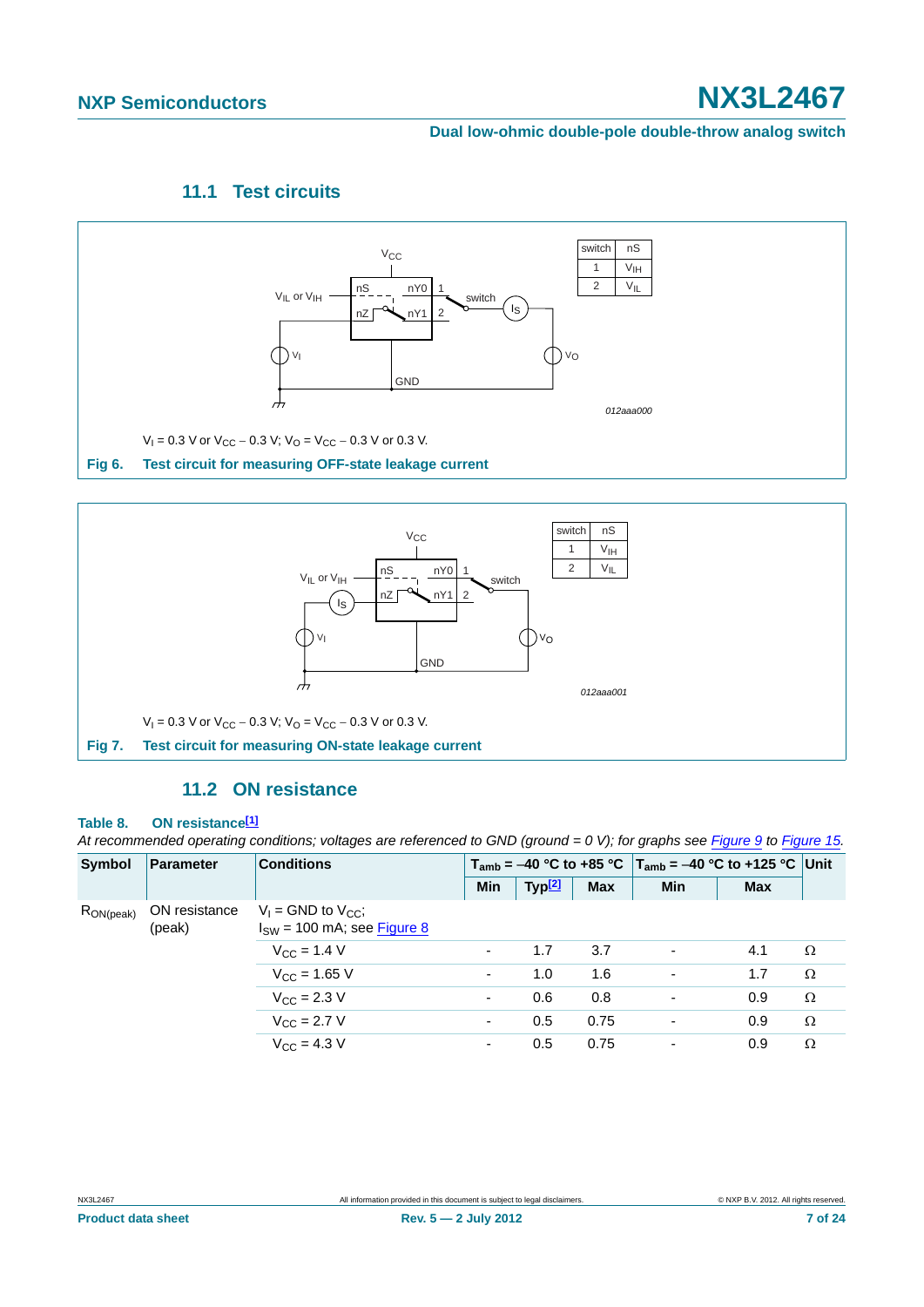#### **Dual low-ohmic double-pole double-throw analog switch**

#### $\Delta R_{ON}$  ON resistance mismatch between channels  $V_1$  = GND to  $V_{CC}$ ;  $I<sub>SW</sub> = 100 mA$ [\[3\]](#page-7-2)  $V_{CC} = 1.4 \text{ V}; V_{SW} = 0.4 \text{ V}$  - 0.18 0.3 - 0.3  $\Omega$  $V_{CC} = 1.65 \text{ V}; V_{SW} = 0.5 \text{ V}$  - 0.18 0.2 - 0.3  $\Omega$  $V_{CC} = 2.3 \text{ V}; V_{SW} = 0.7 \text{ V}$  - 0.07 0.1 - 0.13  $\Omega$  $V_{CC} = 2.7 \text{ V}; V_{SW} = 0.8 \text{ V}$  - 0.07 0.1 - 0.13  $\Omega$  $V_{CC} = 4.3 \text{ V}; V_{SW} = 0.8 \text{ V}$  - 0.07 0.1 - 0.13  $\Omega$ RON(flat) ON resistance (flatness)  $V_1$  = GND to  $V_{CC}$ ;  $I<sub>SW</sub> = 100 mA$ [\[4\]](#page-7-3)  $V_{\text{CC}} = 1.4 \text{ V}$  - 1.0 3.3 - 3.6  $\Omega$  $V_{CC} = 1.65 \text{ V}$  - 0.5 1.2 - 1.3  $\Omega$  $V_{\text{CC}} = 2.3 \text{ V}$  - 0.15 0.3 - 0.35  $\Omega$  $V_{\text{CC}} = 2.7 \text{ V}$  - 0.13 0.3 - 0.35  $\Omega$  $V_{\text{CC}} = 4.3 \text{ V}$  - 0.2 0.4 - 0.45  $\Omega$ **Symbol Parameter Conditions T<sub>amb</sub>** = -40 °C to +85 °C  $T_{amb}$  = -40 °C to +125 °C Unit **Min Typ<sup>[2]</sup> Max** Min Max

#### **Table 8. ON resistance[1]**

*At recommended operating conditions; voltages are referenced to GND (ground = 0 V); for graphs see Figure 9 to Figure 15.*

<span id="page-7-0"></span>[1] For NX3L2467PW (TSSOP16 package), all ON resistance values are up to 0.05  $\Omega$  higher.

<span id="page-7-1"></span>[2] Typical values are measured at  $T_{amb} = 25 \degree C$ .

<span id="page-7-2"></span>[3] Measured at identical  $V_{CC}$ , temperature and input voltage.

<span id="page-7-3"></span>[4] Flatness is defined as the difference between the maximum and minimum value of ON resistance measured at identical  $V_{CC}$  and temperature.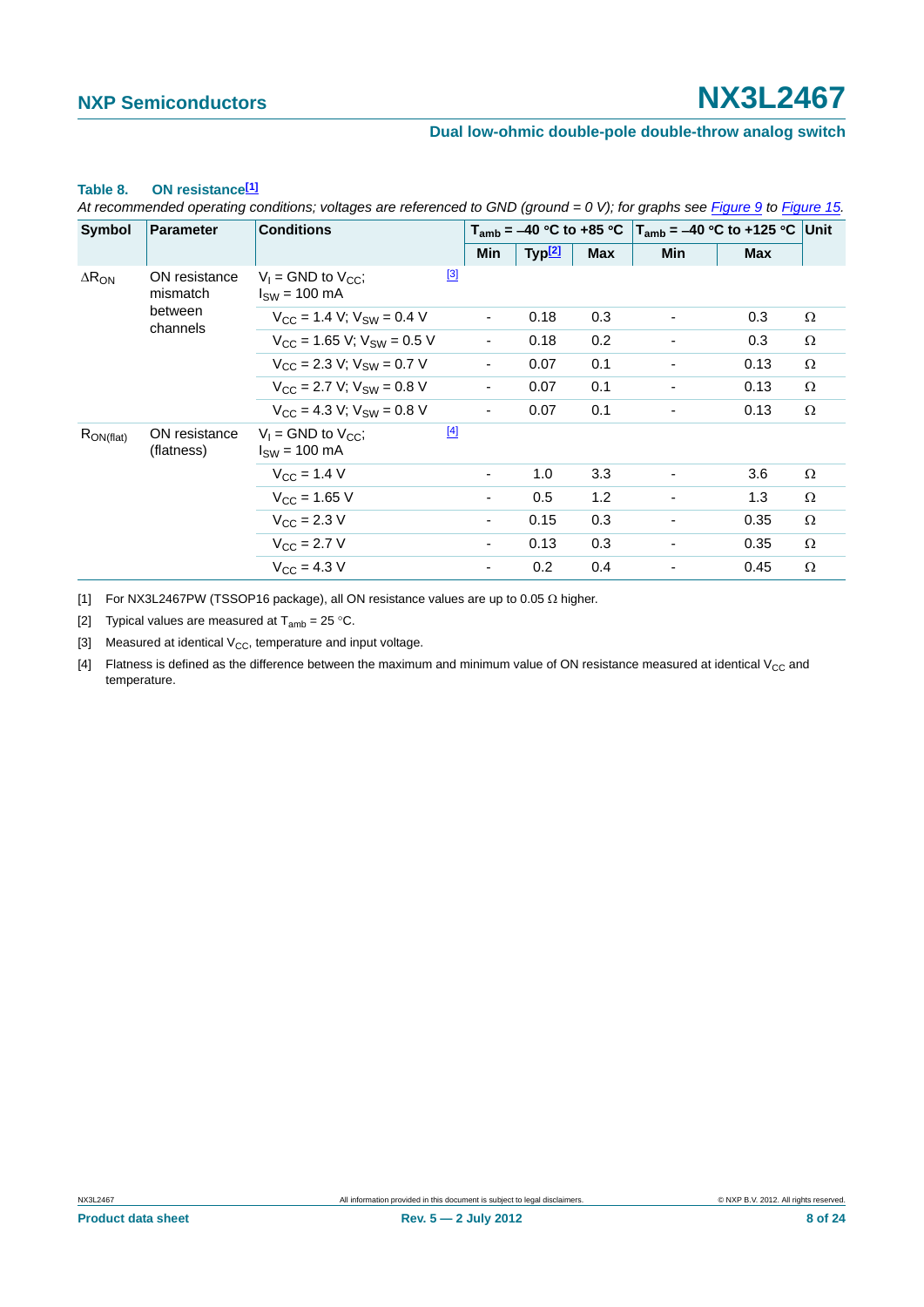<span id="page-8-0"></span>**Dual low-ohmic double-pole double-throw analog switch**

<span id="page-8-2"></span><span id="page-8-1"></span>

### **11.3 ON resistance test circuit and graphs**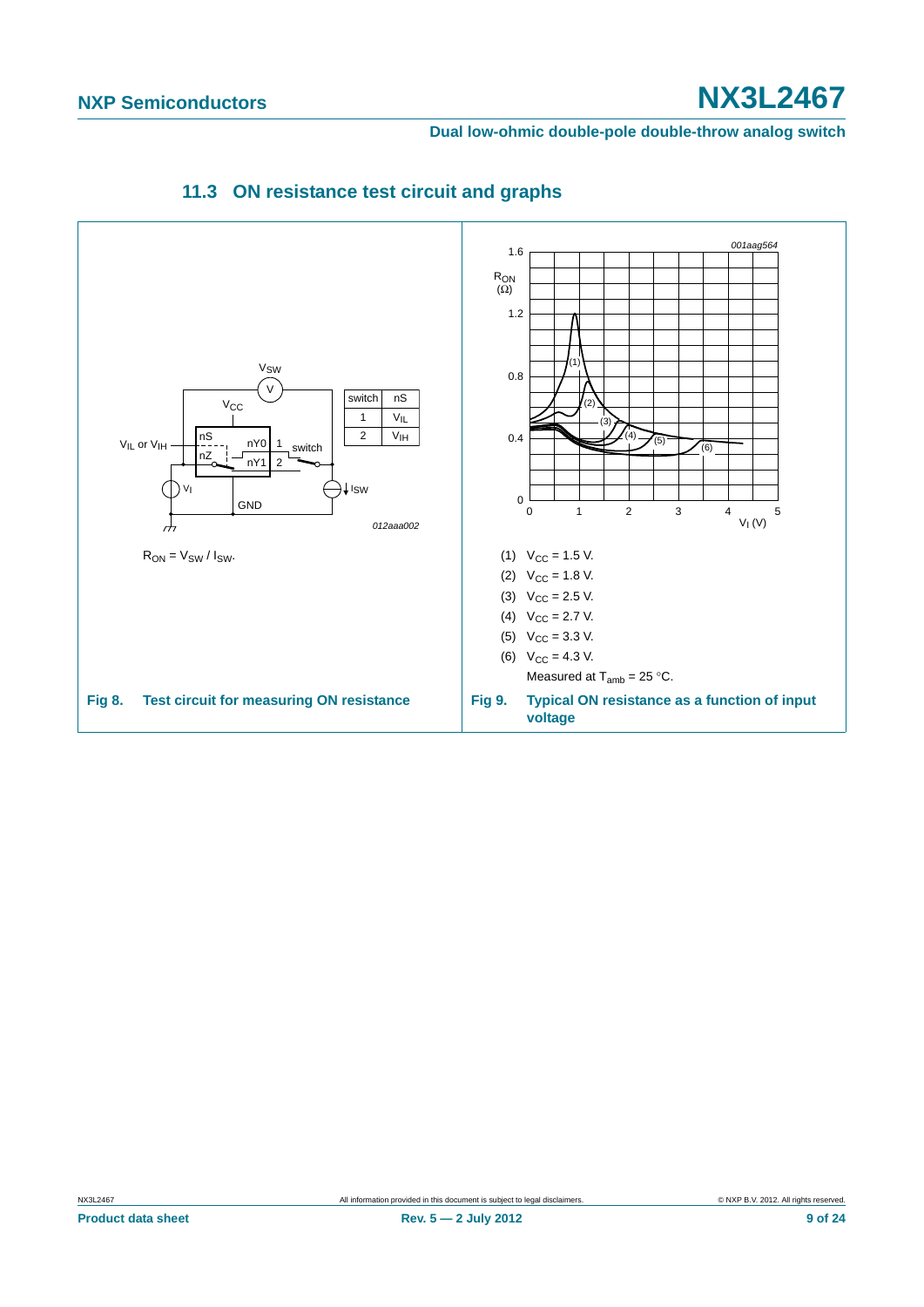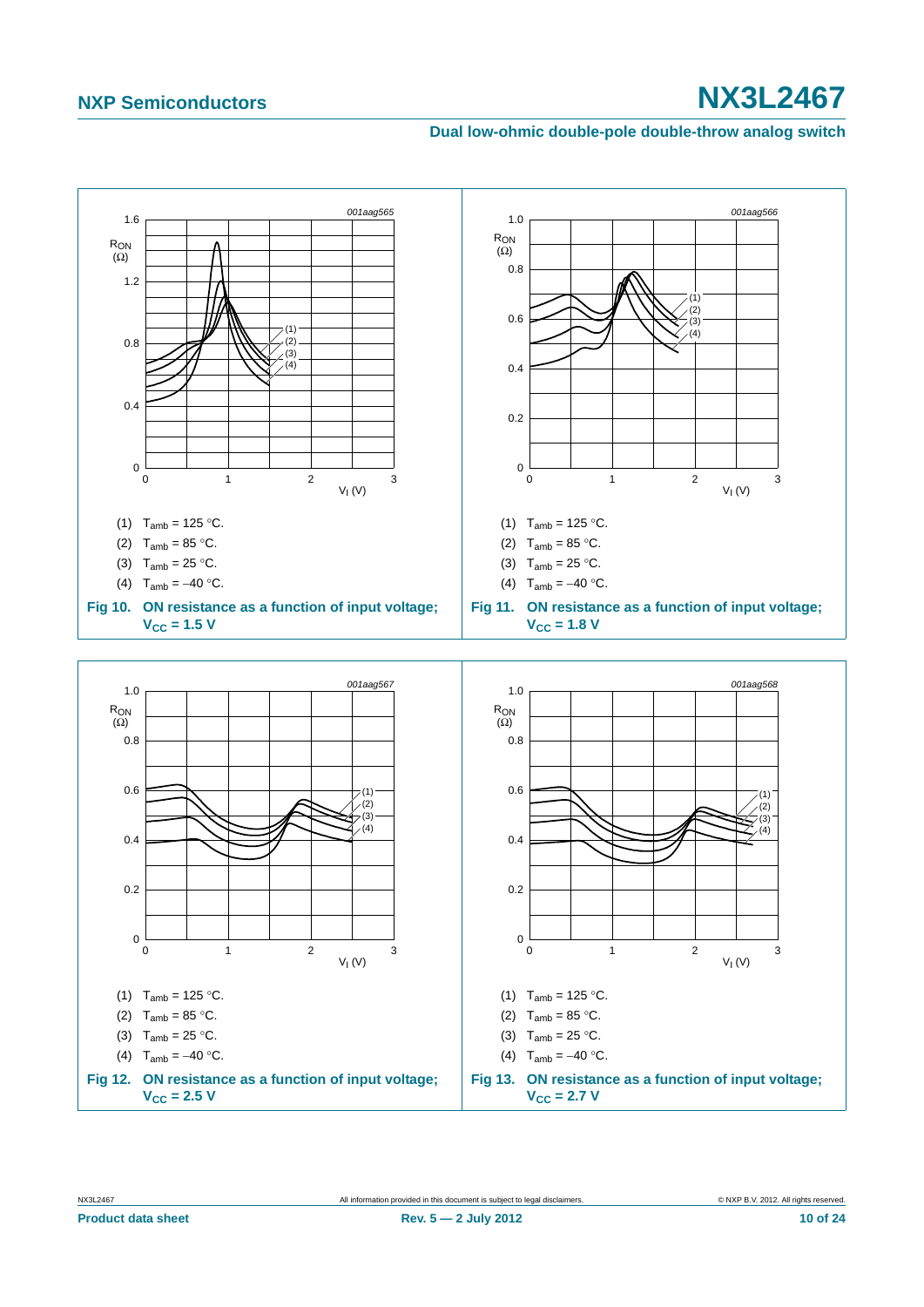### **Dual low-ohmic double-pole double-throw analog switch**



## <span id="page-10-1"></span><span id="page-10-0"></span>**12. Dynamic characteristics**

#### **Table 9. Dynamic characteristics**

At recommended operating conditions; voltages are referenced to GND (ground = 0 V); for load circuit see [Figure 18.](#page-12-0)

| Symbol    | <b>Conditions</b><br>Parameter |                                    |                          | $T_{amb}$ = 25 °C  |            | $T_{amb} = -40 °C$ to +125 °C |                       |                        | <b>Unit</b> |
|-----------|--------------------------------|------------------------------------|--------------------------|--------------------|------------|-------------------------------|-----------------------|------------------------|-------------|
|           |                                |                                    | Min                      | Typ <sup>[1]</sup> | <b>Max</b> | <b>Min</b>                    | <b>Max</b><br>(85 °C) | <b>Max</b><br>(125 °C) |             |
| $t_{en}$  | enable time                    | nS to nZ or nYn;<br>see Figure 16  |                          |                    |            |                               |                       |                        |             |
|           |                                | $V_{CC}$ = 1.4 V to 1.6 V          | $\overline{\phantom{a}}$ | 41                 | 90         | $\overline{\phantom{a}}$      | 120                   | 120                    | ns          |
|           |                                | $V_{\text{CC}}$ = 1.65 V to 1.95 V | $\overline{\phantom{a}}$ | 30                 | 70         | $\overline{\phantom{0}}$      | 80                    | 90                     | ns          |
|           |                                | $V_{CC}$ = 2.3 V to 2.7 V          | ۰                        | 20                 | 45         |                               | 50                    | 55                     | ns          |
|           |                                | $V_{CC}$ = 2.7 V to 3.6 V          | $\overline{\phantom{a}}$ | 19                 | 40         |                               | 45                    | 50                     | ns          |
|           |                                | $V_{CC}$ = 3.6 V to 4.3 V          | $\overline{\phantom{a}}$ | 19                 | 40         |                               | 45                    | 50                     | ns          |
| $t_{dis}$ | disable time                   | nS to nZ or nYn;<br>see Figure 16  |                          |                    |            |                               |                       |                        |             |
|           |                                | $V_{CC}$ = 1.4 V to 1.6 V          | $\overline{\phantom{a}}$ | 24                 | 70         | ٠                             | 80                    | 90                     | ns          |
|           |                                | $V_{CC}$ = 1.65 V to 1.95 V        | $\blacksquare$           | 15                 | 55         | $\overline{\phantom{a}}$      | 60                    | 65                     | ns          |
|           |                                | $V_{\text{CC}}$ = 2.3 V to 2.7 V   | $\overline{\phantom{a}}$ | 9                  | 25         |                               | 30                    | 35                     | ns          |
|           |                                | $V_{CC}$ = 2.7 V to 3.6 V          | ۰.                       | 8                  | 20         | ۰                             | 25                    | 30                     | ns          |
|           |                                | $V_{CC}$ = 3.6 V to 4.3 V          | $\overline{\phantom{a}}$ | 8                  | 20         | ٠                             | 25                    | 30                     | ns          |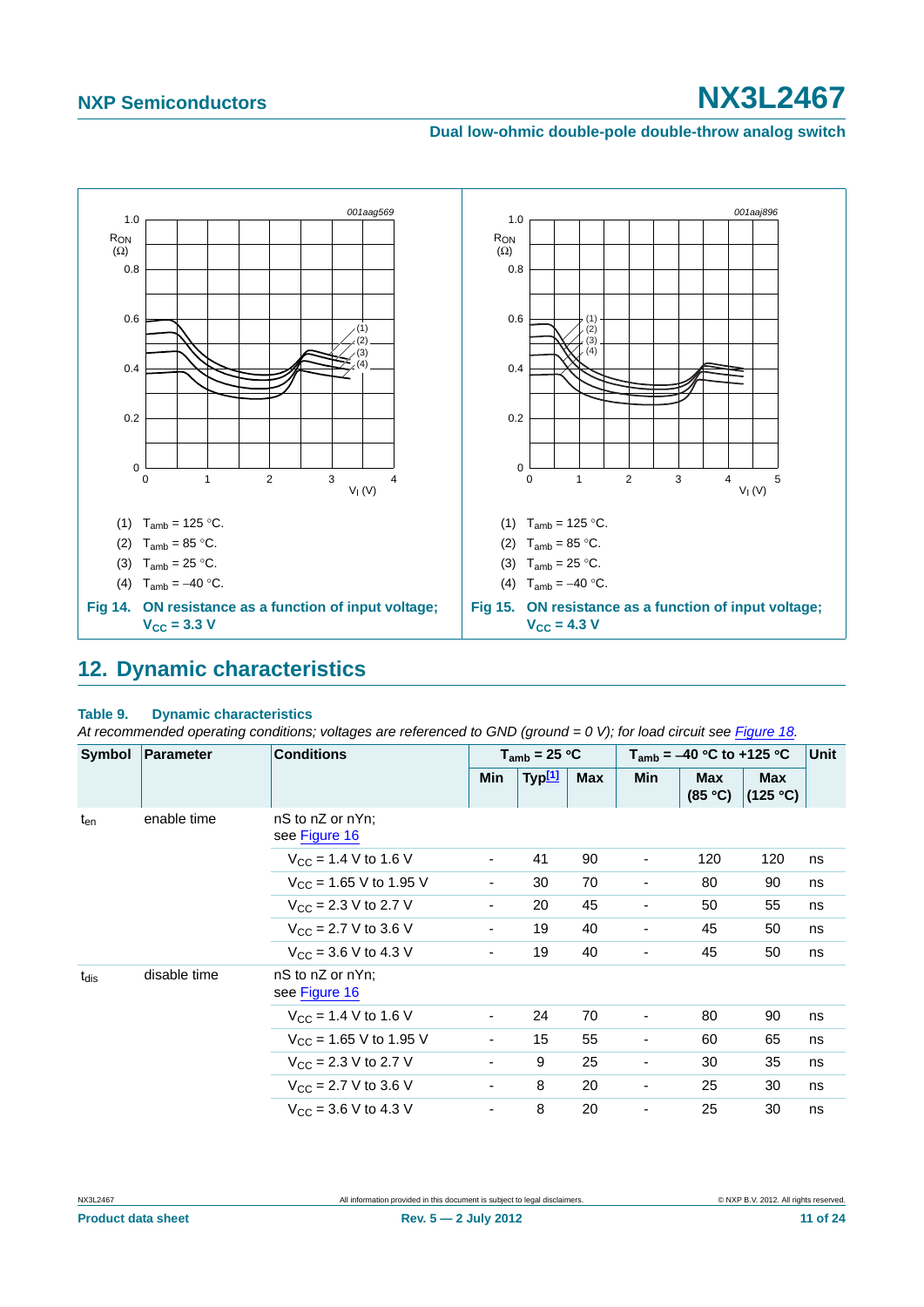|           | Symbol   Parameter                       | <b>Conditions</b>                  |             |                          | $T_{amb}$ = 25 °C        |                          |     | $T_{amb}$ = -40 °C to +125 °C |                          | Unit |
|-----------|------------------------------------------|------------------------------------|-------------|--------------------------|--------------------------|--------------------------|-----|-------------------------------|--------------------------|------|
|           |                                          |                                    |             | <b>Min</b>               | Typ <sup>[1]</sup>       | <b>Max</b>               | Min | <b>Max</b><br>(85 °C)         | <b>Max</b><br>(125 °C)   |      |
| $t_{b-m}$ | break-before-make see Figure 17          |                                    | $\boxed{2}$ |                          |                          |                          |     |                               |                          |      |
|           | time                                     | $V_{\rm CC}$ = 1.4 V to 1.6 V      |             | $\overline{\phantom{0}}$ | 20                       | $\sim$                   | 9   | $\overline{\phantom{a}}$      | $\overline{\phantom{a}}$ | ns   |
|           |                                          | $V_{\text{CC}}$ = 1.65 V to 1.95 V |             | $\overline{\phantom{a}}$ | 17                       | $\overline{\phantom{a}}$ |     | ٠                             | $\overline{\phantom{a}}$ | ns   |
|           |                                          | $V_{\rm CC}$ = 2.3 V to 2.7 V      |             | ۰                        | 13                       | $\overline{\phantom{a}}$ | 4   | ٠                             | $\overline{\phantom{a}}$ | ns   |
|           | $V_{\text{CC}} = 2.7 \text{ V}$ to 3.6 V |                                    |             | 11                       | $\overline{\phantom{a}}$ | 3                        | -   | $\overline{\phantom{a}}$      | ns                       |      |
|           |                                          | $V_{CC}$ = 3.6 V to 4.3 V          |             |                          | 11                       | $\sim$                   | 2   | ٠                             | ٠                        | ns   |

#### **Table 9. Dynamic characteristics** *…continued*

*At recommended operating conditions; voltages are referenced to GND (ground = 0 V); for load circuit see Figure 18.*

<span id="page-11-0"></span>[1] Typical values are measured at  $T_{amb} = 25 \degree C$  and  $V_{CC} = 1.5$  V, 1.8 V, 2.5 V, 3.3 V and 4.3 V respectively.

<span id="page-11-2"></span>[2] Break-before-make guaranteed by design.

### **12.1 Waveform and test circuits**

<span id="page-11-4"></span>

#### <span id="page-11-3"></span><span id="page-11-1"></span>**Table 10. Measurement points**

| <b>Supply voltage</b> | Input          | <b>Output</b>      |
|-----------------------|----------------|--------------------|
| $V_{CC}$              | V <sub>M</sub> | $V_X$              |
| 1.4 V to 4.3 V        | $0.5V_{CC}$    | 0.9V <sub>OH</sub> |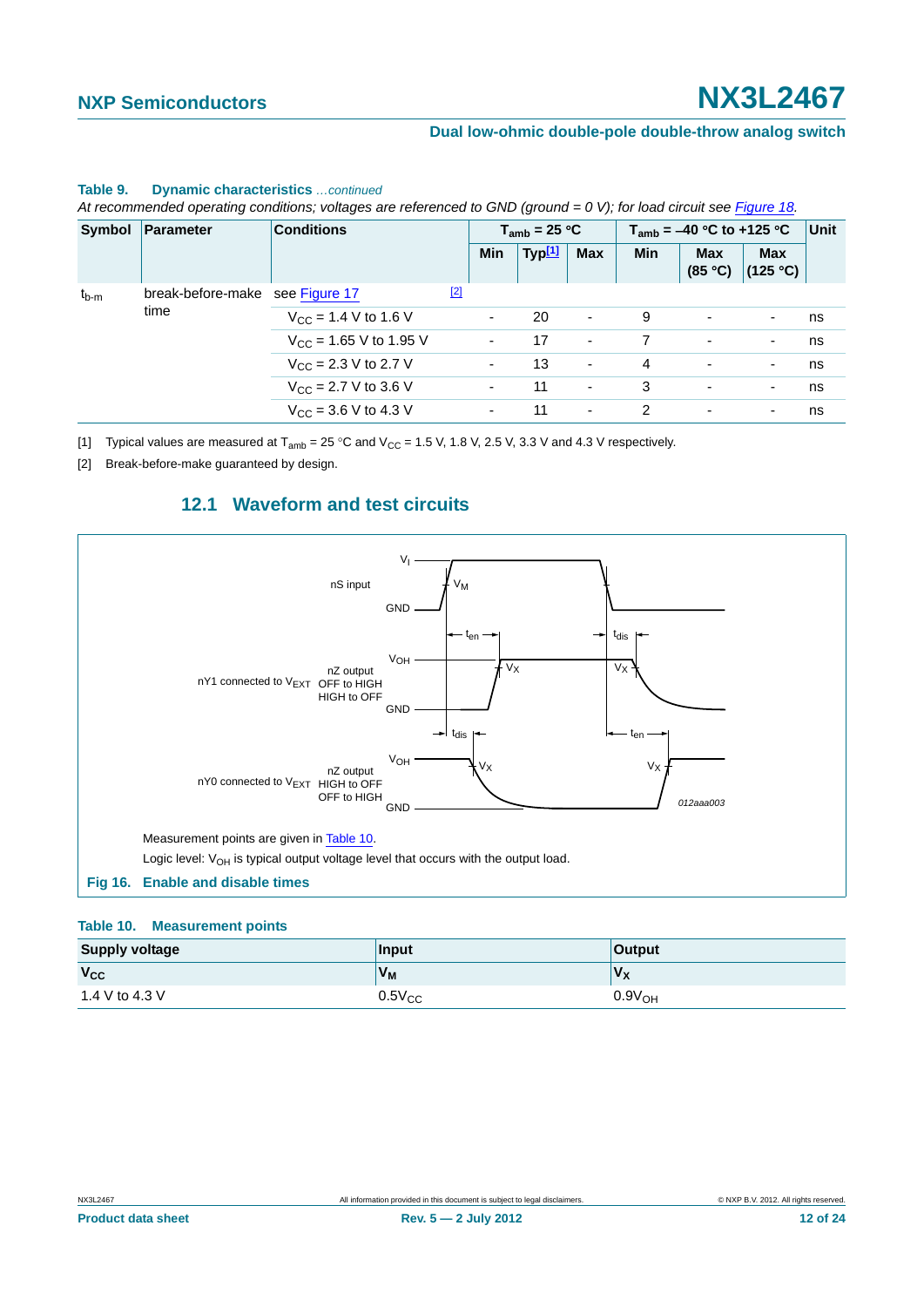#### **Dual low-ohmic double-pole double-throw analog switch**



<span id="page-12-1"></span>

### <span id="page-12-2"></span><span id="page-12-0"></span>**Table 11. Test data**

| <b>Supply voltage</b> | Input |                                   | Load  |             |
|-----------------------|-------|-----------------------------------|-------|-------------|
| $V_{CC}$              | ν     | լ ւ <sub>r</sub> , ւ <sub>f</sub> |       | ш           |
| 1.4 V to 4.3 V        | ∨сс   | $\leq$ 2.5 ns                     | 35 pF | 50 $\Omega$ |

| NX3L2467                  | All information provided in this document is subject to legal disclaimers. | © NXP B.V. 2012. All rights reserved. |
|---------------------------|----------------------------------------------------------------------------|---------------------------------------|
| <b>Product data sheet</b> | Rev. $5 - 2$ July 2012                                                     | 13 of 24                              |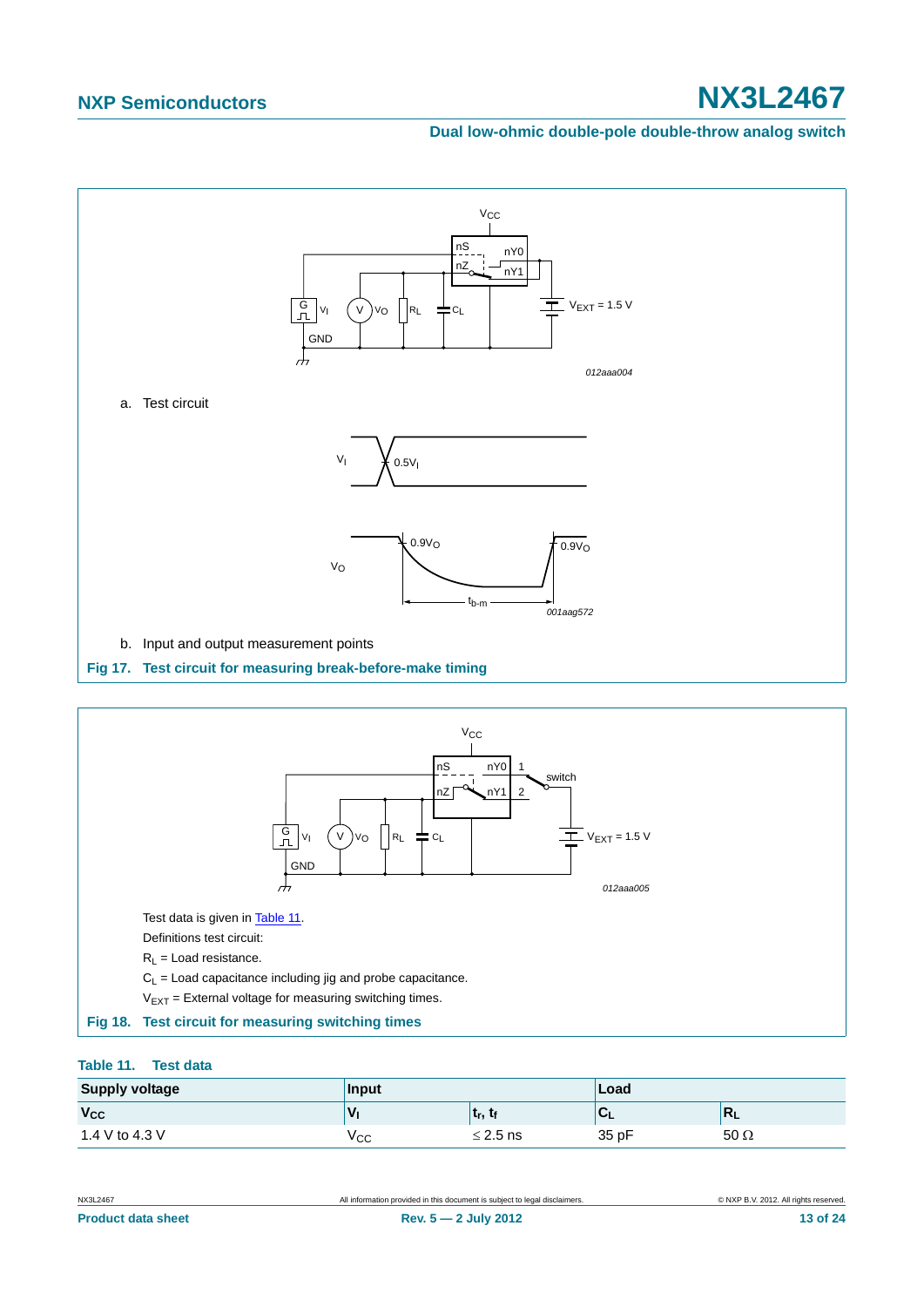### **12.2 Additional dynamic characteristics**

#### <span id="page-13-2"></span>**Table 12. Additional dynamic characteristics**

At recommended operating conditions; voltages are referenced to GND (ground = 0 V);  $V_1$  = GND or  $V_{CC}$  (unless otherwise specified);  $t_r = t_f \le 2.5$  ns;  $\overline{T}_{amb} = 25$  °C.

| Symbol                  | <b>Parameter</b>             | <b>Conditions</b>                                                                                                              | Min                      | <b>Typ</b> | Max                      | Unit       |
|-------------------------|------------------------------|--------------------------------------------------------------------------------------------------------------------------------|--------------------------|------------|--------------------------|------------|
| <b>THD</b>              | total harmonic<br>distortion | $f_i$ = 20 Hz to 20 kHz; R <sub>L</sub> = 32 $\Omega$ ; see Figure 19                                                          | $\boxed{1}$              |            |                          |            |
|                         |                              | $V_{CC}$ = 1.4 V; V <sub>1</sub> = 1 V (p-p)                                                                                   | ä,                       | 0.15       | $\blacksquare$           | $\%$       |
|                         |                              | $V_{CC}$ = 1.65 V; V <sub>1</sub> = 1.2 V (p-p)                                                                                | $\overline{\phantom{a}}$ | 0.10       | $\overline{\phantom{a}}$ | $\%$       |
|                         |                              | $V_{\text{CC}}$ = 2.3 V; V <sub>I</sub> = 1.5 V (p-p)                                                                          |                          | 0.02       | $\overline{\phantom{a}}$ | $\%$       |
|                         |                              | $V_{CC}$ = 2.7 V; V <sub>1</sub> = 2 V (p-p)                                                                                   | ٠                        | 0.02       | $\overline{\phantom{a}}$ | %          |
|                         |                              | $V_{CC} = 4.3 V$ ; $V_1 = 2 V (p-p)$                                                                                           |                          | 0.02       | $\blacksquare$           | $\%$       |
| $f_{(-3dB)}$            | $-3$ dB frequency            | $R_1 = 50 \Omega$ ; see Figure 20                                                                                              | $\boxed{1}$              |            |                          |            |
|                         | response                     | $V_{CC}$ = 1.4 V to 4.3 V                                                                                                      | $\overline{\phantom{a}}$ | 60         | $\overline{\phantom{a}}$ | <b>MHz</b> |
| $\alpha$ <sub>iso</sub> | isolation (OFF-state)        | $f_i = 100$ kHz; R <sub>L</sub> = 50 $\Omega$ ; see Figure 21                                                                  | $\boxed{1}$              |            |                          |            |
|                         |                              | $V_{CC}$ = 1.4 V to 4.3 V                                                                                                      |                          | $-90$      | $\blacksquare$           | dB         |
| $V_{\rm ct}$            | crosstalk voltage            | between digital inputs and switch;<br>$f_i = 1$ MHz; C <sub>1</sub> = 50 pF; R <sub>1</sub> = 50 $\Omega$ ; see Figure 22      |                          |            |                          |            |
|                         |                              | $V_{CC}$ = 1.4 V to 3.6 V                                                                                                      | $\blacksquare$           | 0.2        | $\blacksquare$           | V          |
|                         |                              | $V_{CC}$ = 3.6 V to 4.3 V                                                                                                      |                          | 0.3        | $\overline{a}$           | V          |
| <b>Xtalk</b>            | crosstalk                    | between switches:<br>$f_i$ = 100 kHz; R <sub>L</sub> = 50 $\Omega$ ; see Figure 23                                             | $[1]$                    |            |                          |            |
|                         |                              | $V_{\text{CC}} = 1.4 \text{ V}$ to 4.3 V                                                                                       |                          | $-90$      | $\blacksquare$           | dB         |
| $Q_{\text{inj}}$        | charge injection             | $f_i = 1$ MHz; C <sub>L</sub> = 0.1 nF; R <sub>L</sub> = 1 MΩ; V <sub>gen</sub> = 0 V;<br>$R_{gen} = 0 \Omega$ ; see Figure 24 |                          |            |                          |            |
|                         |                              | $V_{CC}$ = 1.5 V                                                                                                               | ٠                        | 3          | $\overline{\phantom{a}}$ | рC         |
|                         |                              | $V_{\text{CC}} = 1.8 \text{ V}$                                                                                                | ۰                        | 4          | $\overline{\phantom{a}}$ | рC         |
|                         |                              | $V_{\text{CC}} = 2.5 V$                                                                                                        | $\overline{\phantom{a}}$ | 6          | $\blacksquare$           | pC         |
|                         |                              | $V_{\text{CC}} = 3.3 \text{ V}$                                                                                                | $\overline{\phantom{a}}$ | 9          | $\overline{\phantom{a}}$ | рC         |
|                         |                              | $V_{\rm CC} = 4.3 V$                                                                                                           | $\overline{\phantom{a}}$ | 15         | $\overline{\phantom{a}}$ | рC         |

<span id="page-13-1"></span>[1]  $f_i$  is biased at  $0.5V_{CC}$ .

### **12.3 Test circuits**

<span id="page-13-3"></span><span id="page-13-0"></span>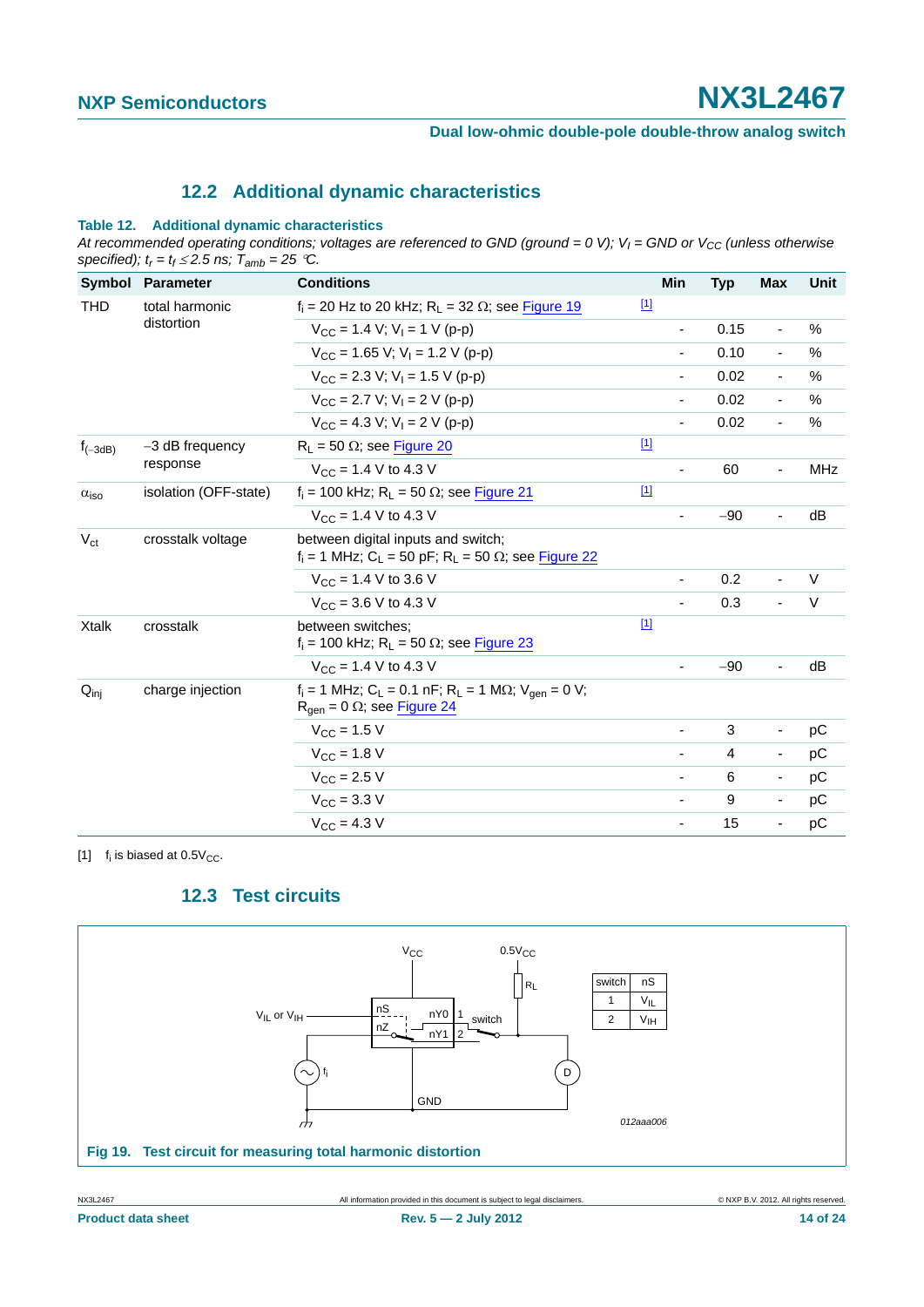

<span id="page-14-1"></span><span id="page-14-0"></span>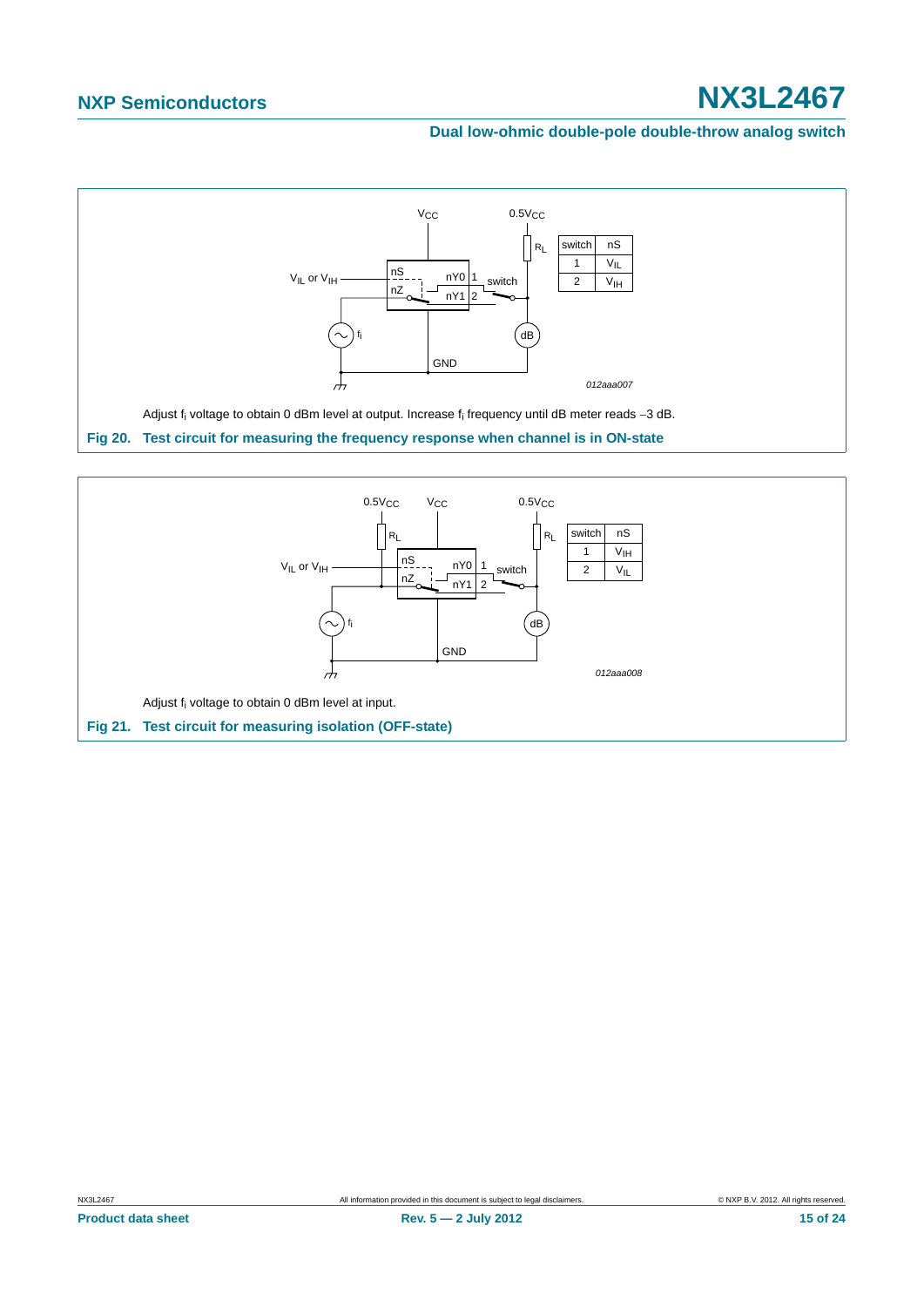

<span id="page-15-0"></span>

<span id="page-15-1"></span>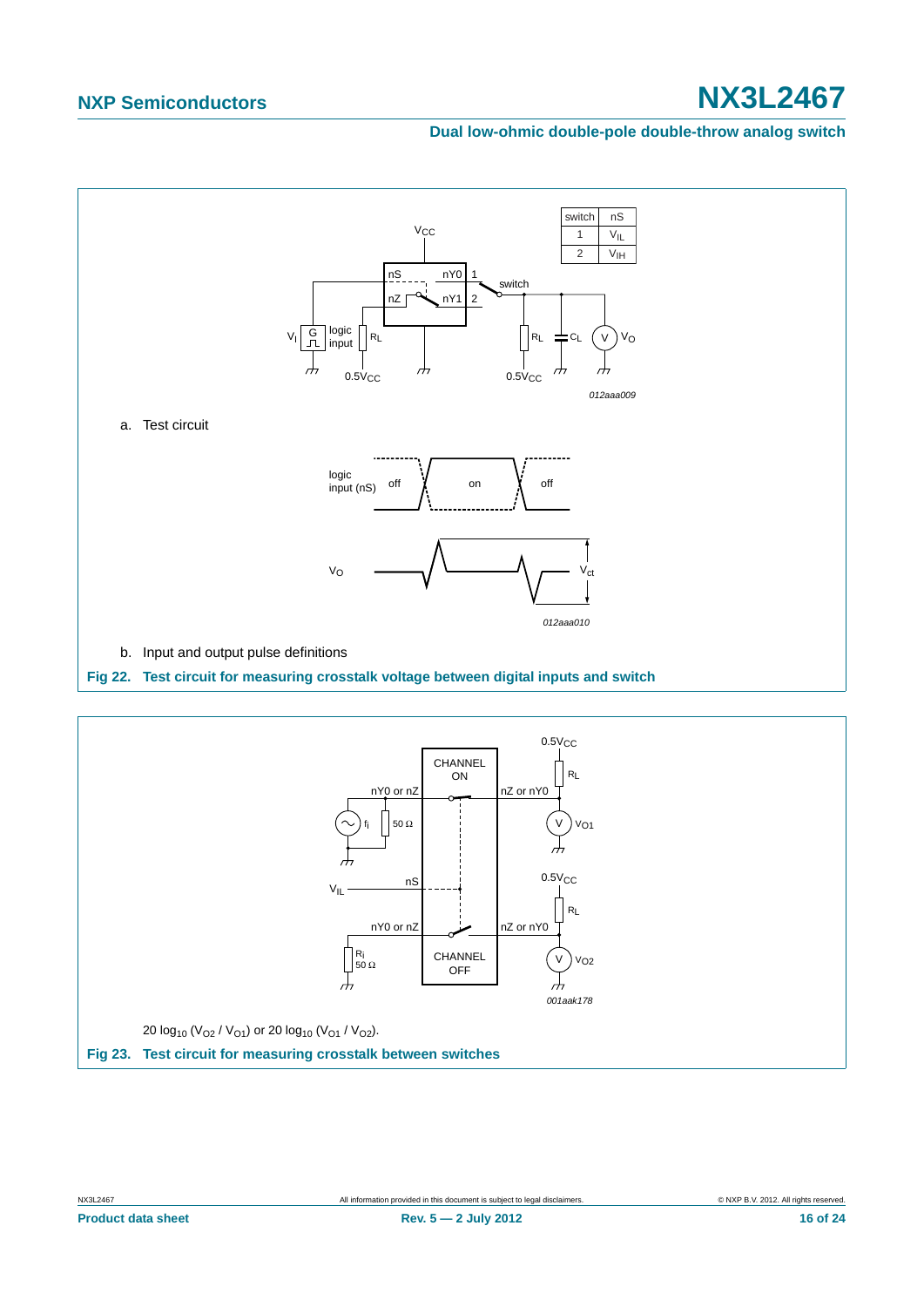<span id="page-16-0"></span>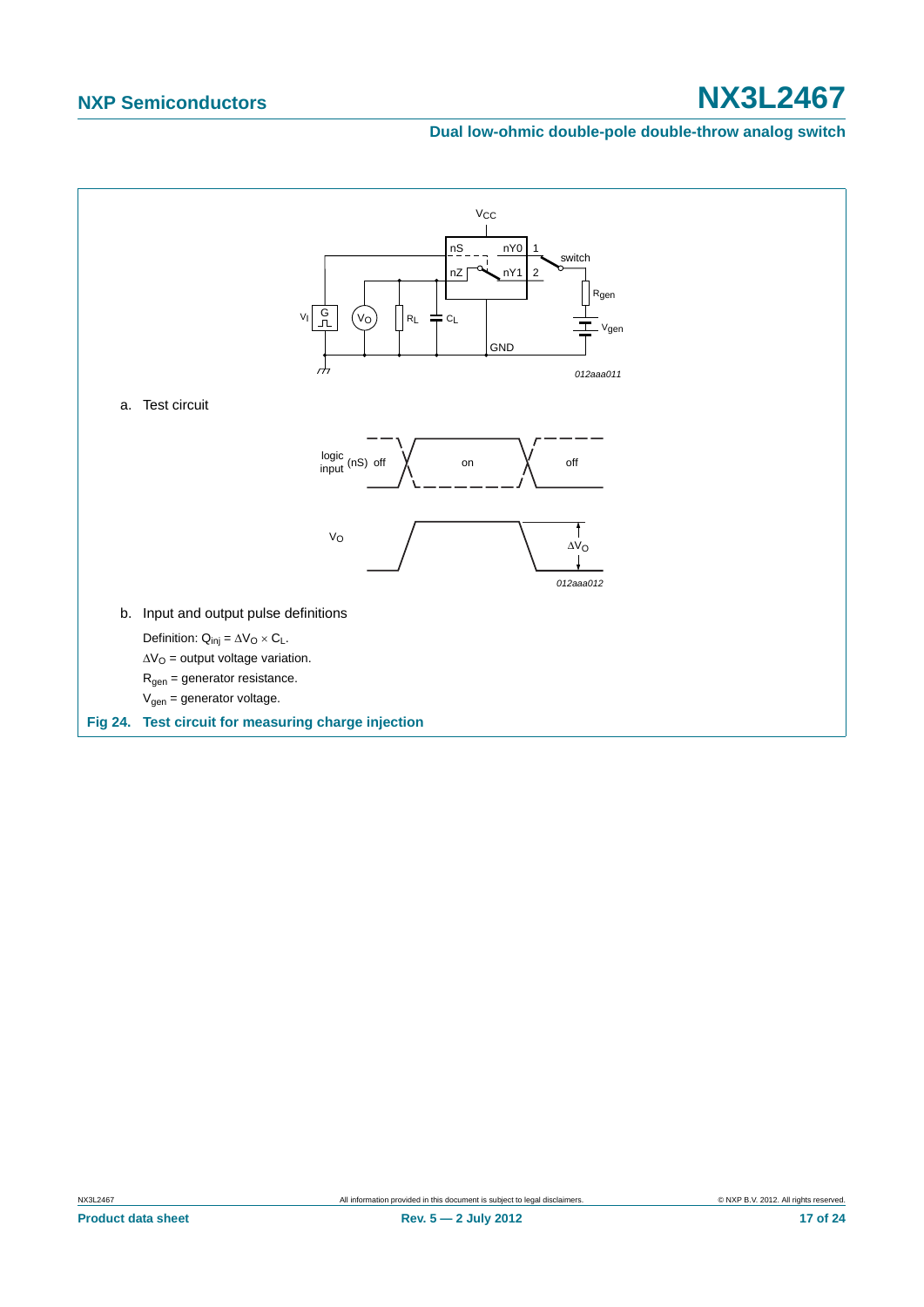**Dual low-ohmic double-pole double-throw analog switch**

# <span id="page-17-0"></span>**13. Package outline**



### **Fig 25. Package outline SOT1039-2 (HXQFN16)**

NX3L2467 All information provided in this document is subject to legal disclaimers. © NXP B.V. 2012. All rights reserved.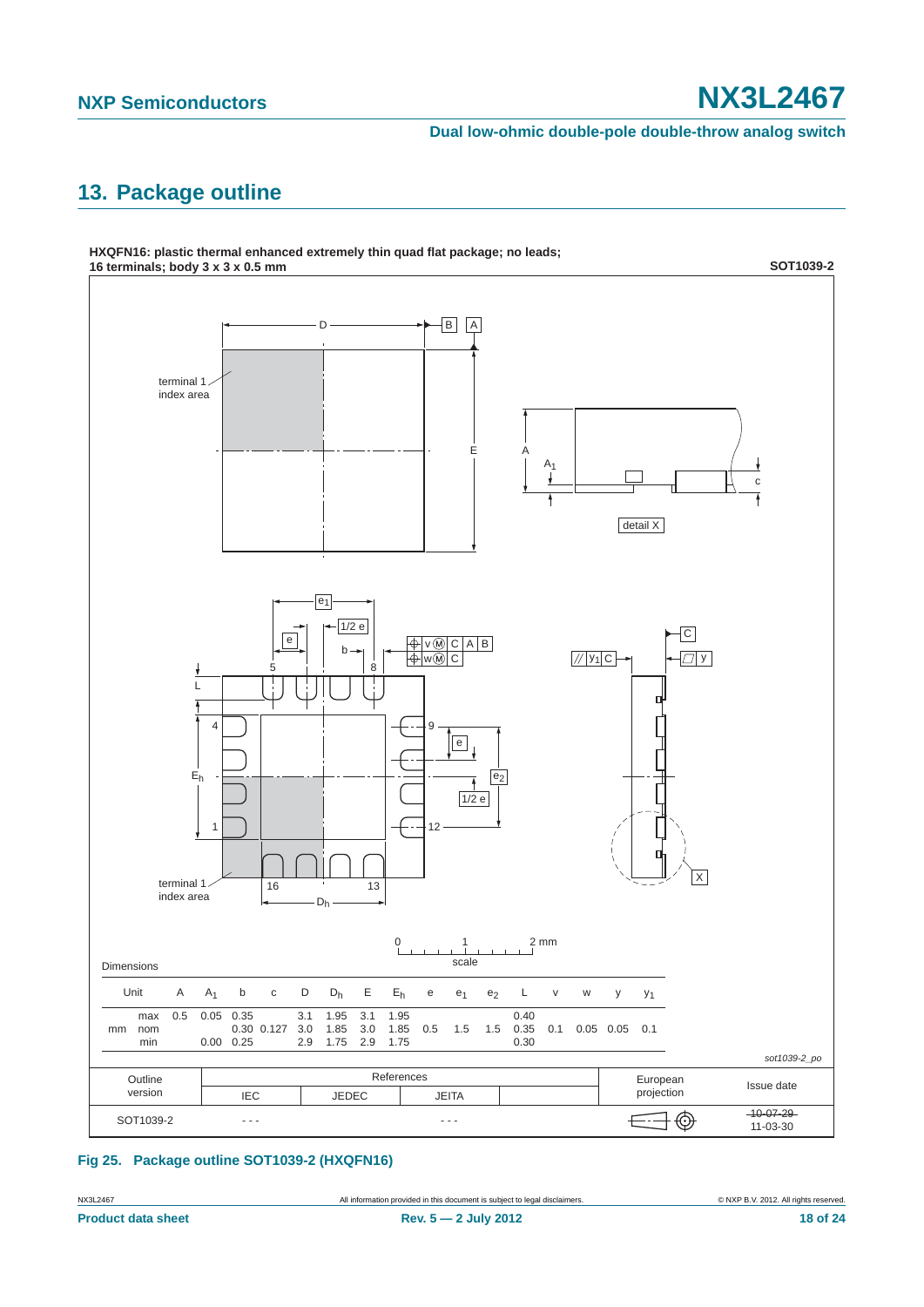**Dual low-ohmic double-pole double-throw analog switch**



#### **Fig 26. Package outline SOT403-1 (TSSOP16)**

NX3L2467 **All information provided in this document is subject to legal disclaimers.** © NXP B.V. 2012. All rights reserved.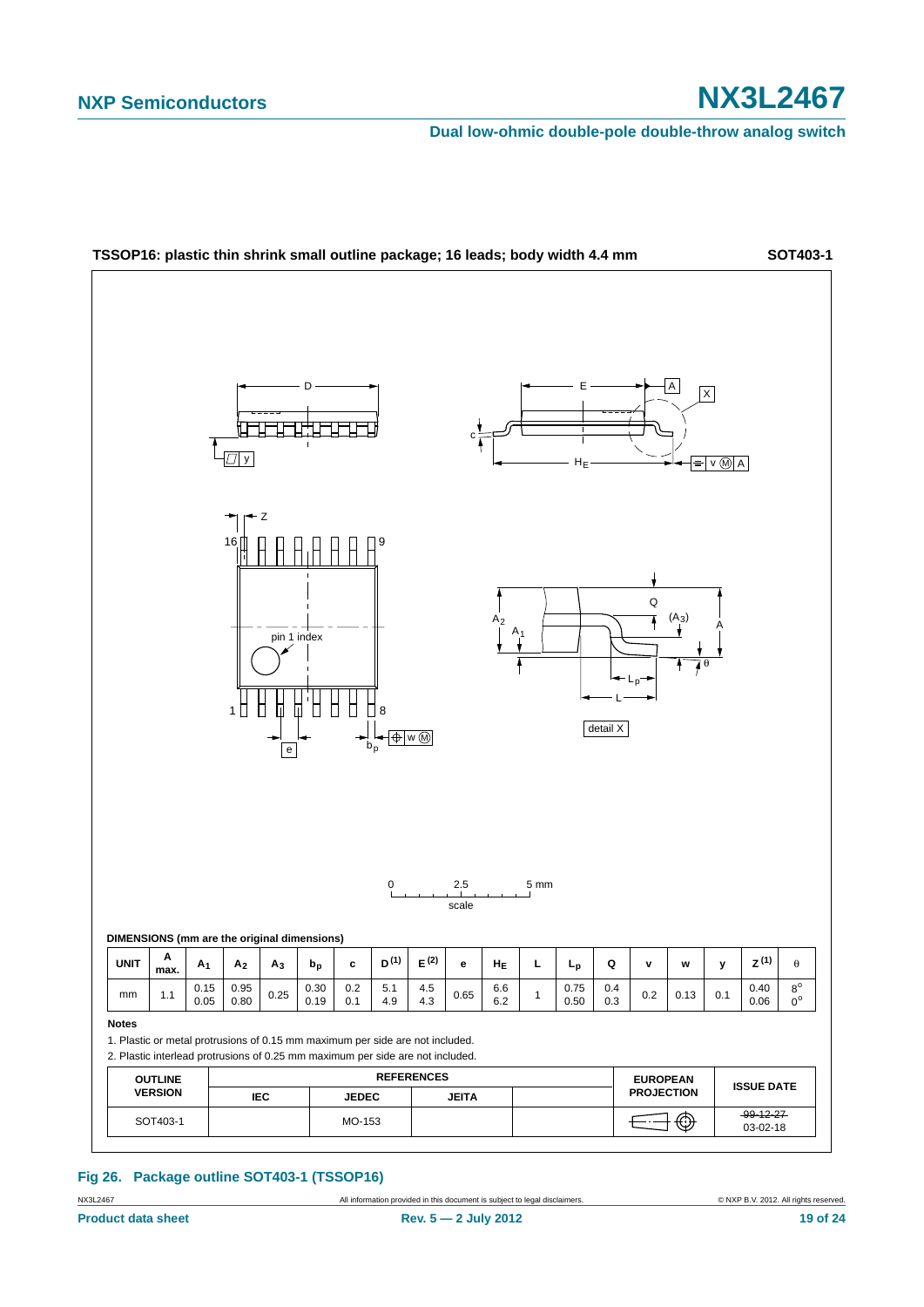**Dual low-ohmic double-pole double-throw analog switch**



**XQFN16: plastic, extremely thin quad flat package; no leads;**

#### **Fig 27. Package outline SOT1161-1 (XQFN16)**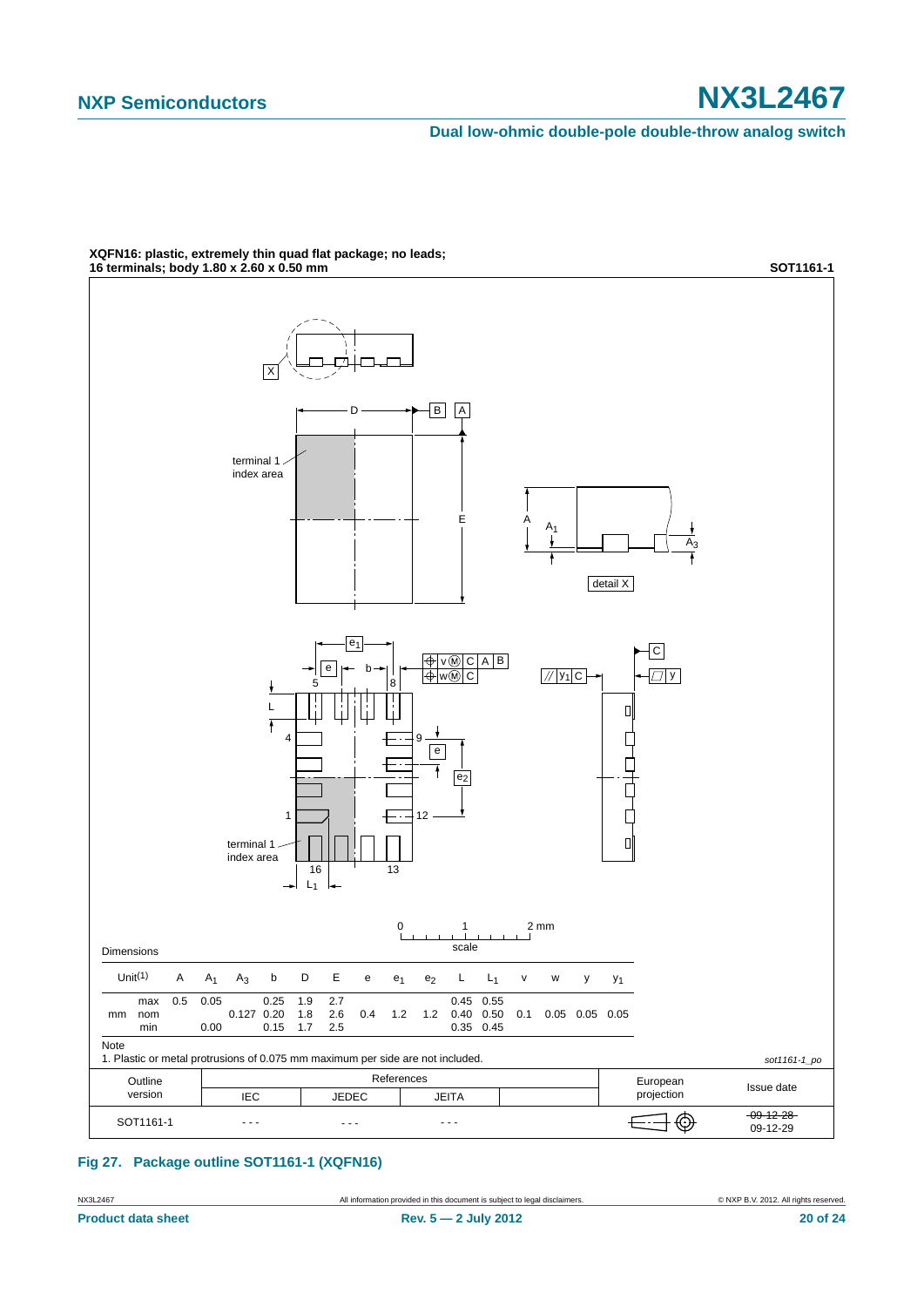# <span id="page-20-0"></span>**14. Abbreviations**

|             | <b>Table 13. Abbreviations</b>          |
|-------------|-----------------------------------------|
| Acronym     | <b>Description</b>                      |
| <b>CDM</b>  | <b>Charged Device Model</b>             |
| <b>CMOS</b> | Complementary Metal-Oxide Semiconductor |
| <b>ESD</b>  | ElectroStatic Discharge                 |
| <b>HBM</b>  | Human Body Model                        |
| МM          | Machine Model                           |
| <b>PDA</b>  | Personal Digital Assistant              |
|             |                                         |

# <span id="page-20-1"></span>**15. Revision history**

| <b>Table 14. Revision history</b> |                      |                                                                     |                          |                   |  |
|-----------------------------------|----------------------|---------------------------------------------------------------------|--------------------------|-------------------|--|
| Document ID                       | Release date         | Data sheet status                                                   | <b>Change notice</b>     | <b>Supersedes</b> |  |
| NX3L2467 v.5                      | 20120702             | Product data sheet                                                  | ۰                        | NX3L2467 v.4      |  |
| Modifications:                    |                      | • For type number NX3L2467HR the sot code has changed to SOT1039-2. |                          |                   |  |
| NX3L2467 v.4                      | 20111108             | Product data sheet                                                  | $\overline{\phantom{0}}$ | NX3L2467 v.3      |  |
| Modifications:                    | Legal pages updated. |                                                                     |                          |                   |  |
| NX3L2467 v.3                      | 20101229             | Product data sheet                                                  | $\overline{\phantom{0}}$ | NX3L2467 v.2      |  |
| NX3L2467 v.2                      | 20100519             | Product data sheet                                                  |                          | NX3L2467 v.1      |  |
| NX3L2467 v.1                      | 20090623             | Product data sheet                                                  | $\overline{\phantom{0}}$ | -                 |  |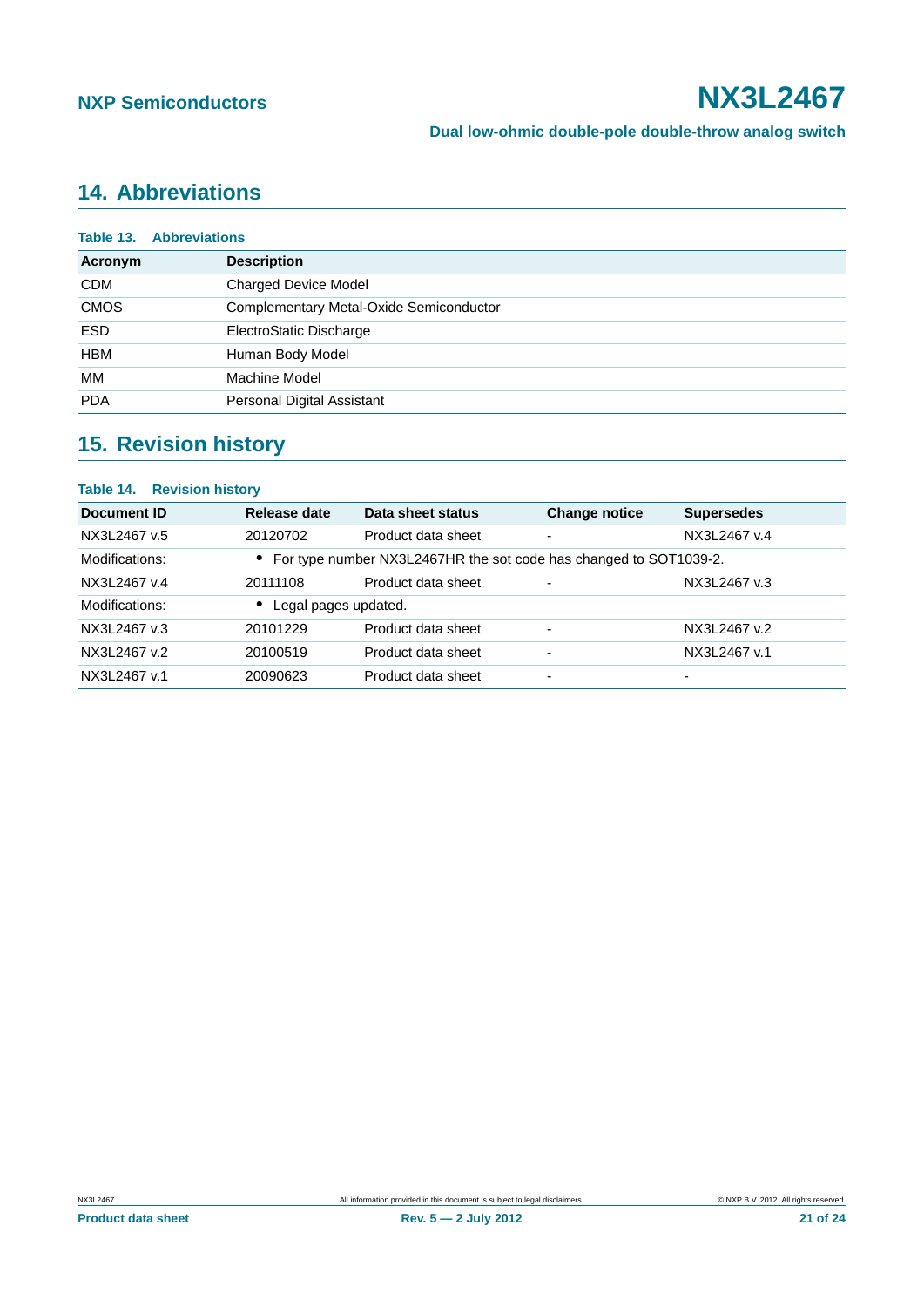# <span id="page-21-0"></span>**16. Legal information**

### <span id="page-21-1"></span>**16.1 Data sheet status**

| Document status[1][2]          | <b>Product status</b> <sup>[3]</sup> | <b>Definition</b>                                                                     |
|--------------------------------|--------------------------------------|---------------------------------------------------------------------------------------|
| Objective [short] data sheet   | Development                          | This document contains data from the objective specification for product development. |
| Preliminary [short] data sheet | Qualification                        | This document contains data from the preliminary specification.                       |
| Product [short] data sheet     | Production                           | This document contains the product specification.                                     |

[1] Please consult the most recently issued document before initiating or completing a design.

[2] The term 'short data sheet' is explained in section "Definitions".

[3] The product status of device(s) described in this document may have changed since this document was published and may differ in case of multiple devices. The latest product status<br>information is available on the Intern

### <span id="page-21-2"></span>**16.2 Definitions**

**Draft —** The document is a draft version only. The content is still under internal review and subject to formal approval, which may result in modifications or additions. NXP Semiconductors does not give any representations or warranties as to the accuracy or completeness of information included herein and shall have no liability for the consequences of use of such information.

**Short data sheet —** A short data sheet is an extract from a full data sheet with the same product type number(s) and title. A short data sheet is intended for quick reference only and should not be relied upon to contain detailed and full information. For detailed and full information see the relevant full data sheet, which is available on request via the local NXP Semiconductors sales office. In case of any inconsistency or conflict with the short data sheet, the full data sheet shall prevail.

**Product specification —** The information and data provided in a Product data sheet shall define the specification of the product as agreed between NXP Semiconductors and its customer, unless NXP Semiconductors and customer have explicitly agreed otherwise in writing. In no event however, shall an agreement be valid in which the NXP Semiconductors product is deemed to offer functions and qualities beyond those described in the Product data sheet.

### <span id="page-21-3"></span>**16.3 Disclaimers**

**Limited warranty and liability —** Information in this document is believed to be accurate and reliable. However, NXP Semiconductors does not give any representations or warranties, expressed or implied, as to the accuracy or completeness of such information and shall have no liability for the consequences of use of such information. NXP Semiconductors takes no responsibility for the content in this document if provided by an information source outside of NXP Semiconductors.

In no event shall NXP Semiconductors be liable for any indirect, incidental, punitive, special or consequential damages (including - without limitation - lost profits, lost savings, business interruption, costs related to the removal or replacement of any products or rework charges) whether or not such damages are based on tort (including negligence), warranty, breach of contract or any other legal theory.

Notwithstanding any damages that customer might incur for any reason whatsoever, NXP Semiconductors' aggregate and cumulative liability towards customer for the products described herein shall be limited in accordance with the *Terms and conditions of commercial sale* of NXP Semiconductors.

**Right to make changes —** NXP Semiconductors reserves the right to make changes to information published in this document, including without limitation specifications and product descriptions, at any time and without notice. This document supersedes and replaces all information supplied prior to the publication hereof.

**Suitability for use —** NXP Semiconductors products are not designed, authorized or warranted to be suitable for use in life support, life-critical or safety-critical systems or equipment, nor in applications where failure or malfunction of an NXP Semiconductors product can reasonably be expected to result in personal injury, death or severe property or environmental damage. NXP Semiconductors and its suppliers accept no liability for inclusion and/or use of NXP Semiconductors products in such equipment or applications and therefore such inclusion and/or use is at the customer's own risk.

**Applications —** Applications that are described herein for any of these products are for illustrative purposes only. NXP Semiconductors makes no representation or warranty that such applications will be suitable for the specified use without further testing or modification.

Customers are responsible for the design and operation of their applications and products using NXP Semiconductors products, and NXP Semiconductors accepts no liability for any assistance with applications or customer product design. It is customer's sole responsibility to determine whether the NXP Semiconductors product is suitable and fit for the customer's applications and products planned, as well as for the planned application and use of customer's third party customer(s). Customers should provide appropriate design and operating safeguards to minimize the risks associated with their applications and products.

NXP Semiconductors does not accept any liability related to any default. damage, costs or problem which is based on any weakness or default in the customer's applications or products, or the application or use by customer's third party customer(s). Customer is responsible for doing all necessary testing for the customer's applications and products using NXP Semiconductors products in order to avoid a default of the applications and the products or of the application or use by customer's third party customer(s). NXP does not accept any liability in this respect.

**Limiting values —** Stress above one or more limiting values (as defined in the Absolute Maximum Ratings System of IEC 60134) will cause permanent damage to the device. Limiting values are stress ratings only and (proper) operation of the device at these or any other conditions above those given in the Recommended operating conditions section (if present) or the Characteristics sections of this document is not warranted. Constant or repeated exposure to limiting values will permanently and irreversibly affect the quality and reliability of the device.

**Terms and conditions of commercial sale —** NXP Semiconductors products are sold subject to the general terms and conditions of commercial sale, as published at<http://www.nxp.com/profile/terms>, unless otherwise agreed in a valid written individual agreement. In case an individual agreement is concluded only the terms and conditions of the respective agreement shall apply. NXP Semiconductors hereby expressly objects to applying the customer's general terms and conditions with regard to the purchase of NXP Semiconductors products by customer.

**No offer to sell or license —** Nothing in this document may be interpreted or construed as an offer to sell products that is open for acceptance or the grant, conveyance or implication of any license under any copyrights, patents or other industrial or intellectual property rights.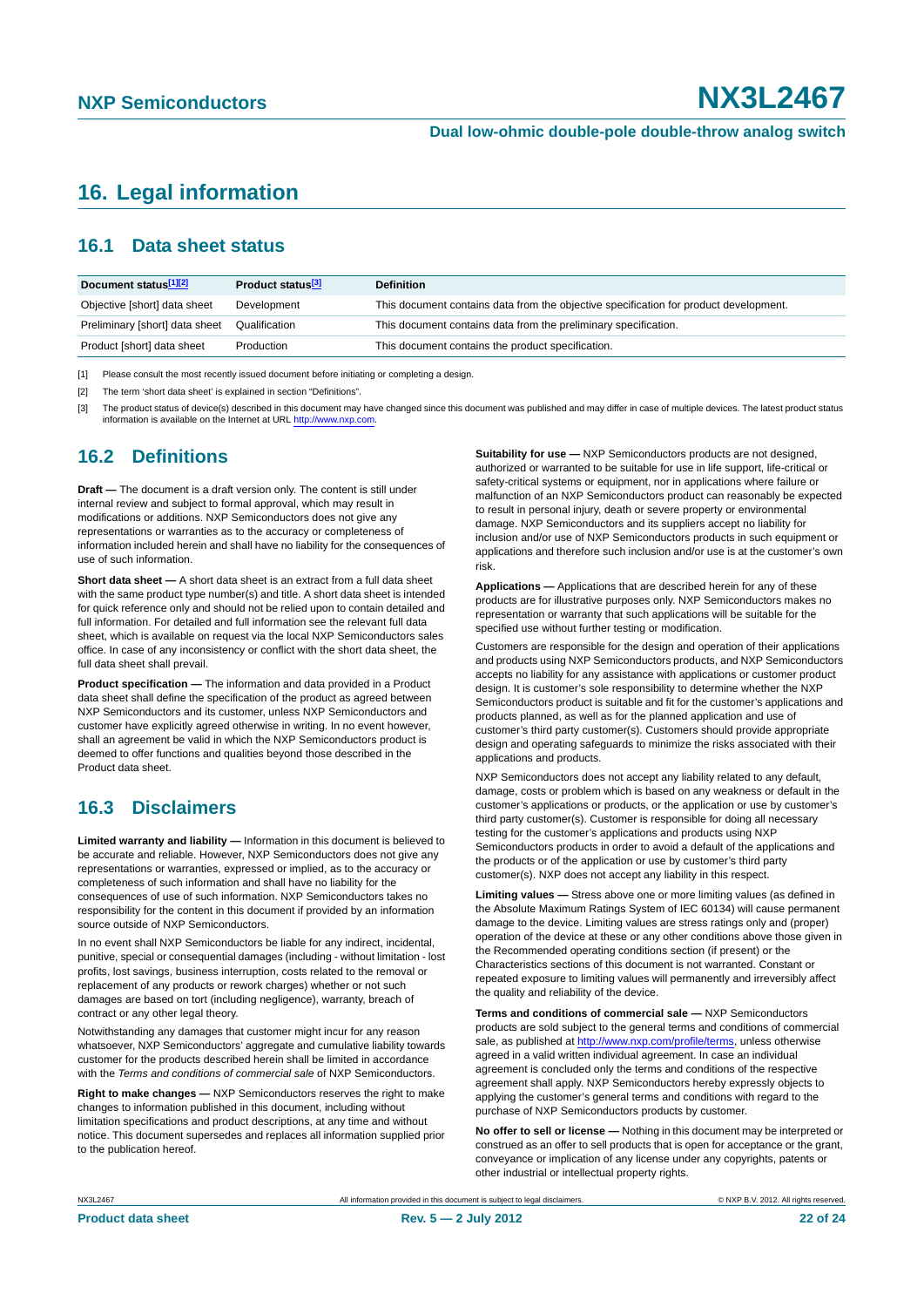#### **Dual low-ohmic double-pole double-throw analog switch**

**Export control —** This document as well as the item(s) described herein may be subject to export control regulations. Export might require a prior authorization from competent authorities.

**Non-automotive qualified products —** Unless this data sheet expressly states that this specific NXP Semiconductors product is automotive qualified, the product is not suitable for automotive use. It is neither qualified nor tested in accordance with automotive testing or application requirements. NXP Semiconductors accepts no liability for inclusion and/or use of non-automotive qualified products in automotive equipment or applications.

In the event that customer uses the product for design-in and use in automotive applications to automotive specifications and standards, customer (a) shall use the product without NXP Semiconductors' warranty of the product for such automotive applications, use and specifications, and (b) whenever customer uses the product for automotive applications beyond

#### NXP Semiconductors' specifications such use shall be solely at customer's own risk, and (c) customer fully indemnifies NXP Semiconductors for any liability, damages or failed product claims resulting from customer design and use of the product for automotive applications beyond NXP Semiconductors' standard warranty and NXP Semiconductors' product specifications.

**Translations —** A non-English (translated) version of a document is for reference only. The English version shall prevail in case of any discrepancy between the translated and English versions.

### <span id="page-22-0"></span>**16.4 Trademarks**

Notice: All referenced brands, product names, service names and trademarks are the property of their respective owners.

# <span id="page-22-1"></span>**17. Contact information**

For more information, please visit: **http://www.nxp.com**

For sales office addresses, please send an email to: **salesaddresses@nxp.com**